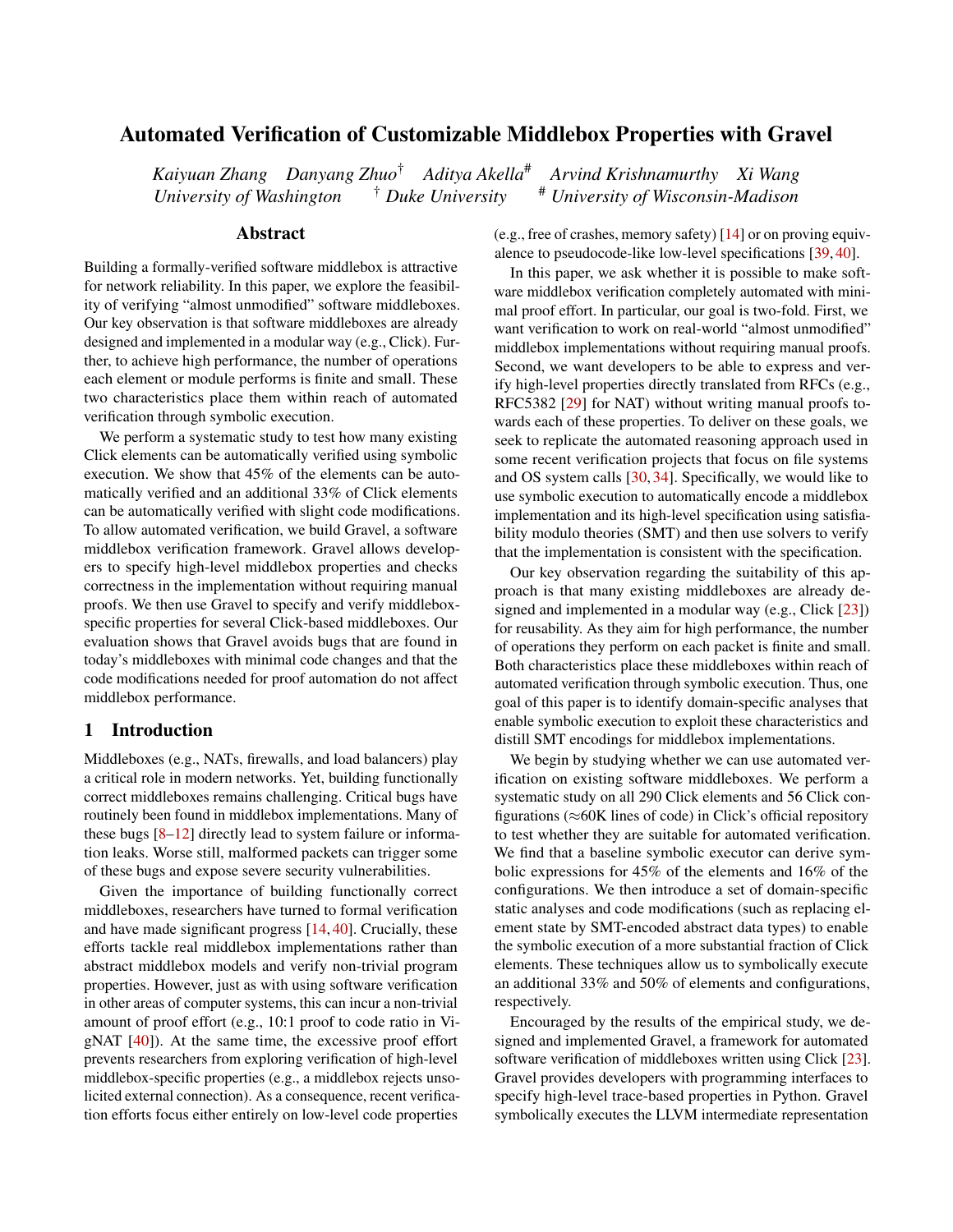compiled from an element's C++ implementation. Gravel then uses Z3 [\[38\]](#page-14-5) to verify the correctness of the middlebox without the burden of manual proofs.

We then evaluate Gravel by porting five Click middleboxes: MazuNAT, a load balancer, a stateful firewall, a web proxy, and a learning switch. We verify their correctness against high-level specifications derived from RFCs and other sources. Only 133 out of 1687, 63 out of 1151, 63 out of 1447, 50 out of 953, and 0 out of 594 lines of code need to be modified to make them automatically verifiable. The high-level specification of the middlebox-specific properties can be expressed concisely in Gravel, using only 177, 70, 68, 39, and 91 lines of code. Our evaluation shows that Gravel can avoid bugs similar to those found in existing unverified middleboxes. Finally, we show that the code modifications do not degrade the performance of the ported middleboxes.

# <span id="page-1-2"></span>2 Encoding Existing Software Middleboxes

To understand the feasibility of applying automated verification to existing software middleboxes, we perform an empirical study of all the 290 Click elements and 56 Click configu-rations<sup>[1](#page-1-0)</sup> in Click's official repository [\[23\]](#page-13-3). In this section, we first explain what is automated verification and then describe ways to enhance the effectiveness of automated verification for middleboxes. Finally, we show that 78% of Click elements and 66% of Click configurations are amenable to automated verification after some limited modifications to the code.

#### 2.1 Automating verification using symbolic execution

A well-established approach to software verification is deductive verification. In this style, a developer generates a collection of proof obligations from the software and its specifications. Proof assistants, such as Coq [\[7\]](#page-13-4), Isabelle [\[32\]](#page-14-6), and Dafny [\[24\]](#page-13-5), are highly expressive, allowing mathematical reasoning in high-order logic. However, the verification process is mostly manual, requiring significant effort from the developer to convey his/her knowledge of why the software is correct to the verification system. For example, when applied to a NAT, VigNAT [\[40\]](#page-14-0) shows a 10:1 proof-to-code ratio.

Recently, researchers have started exploring the feasibility of automating the verification process through exhaustive symbolic execution, which encodes the middlebox implementation into a symbolic expression that can be checked against a high-level specification. This style of software verification reduces the developers' manual proof effort and has already been used successfully to verify file systems [\[34\]](#page-14-4) and operating systems [\[30\]](#page-14-3). However, this style is more limited than deductive verification, putting restrictions on the programming model. For example, Hyperkernel requires loops in its system call handlers to have compile-time bounds on their iteration counts.

```
class CntSrc : public Element {
    // omitting constructor and destructor
    Packet *process_packet(Packet *pkt) {
        if (pkt->ip_header->saddr == target_src_)
            cnt + +:
        return pkt;
    }
    IPAddress target_src_;
    uint64_t cnt_;
}
```
### Figure 1: A C++ implementation of a simple packet counter.

To see an example of symbolic execution based verification, [Figure 1](#page-1-1) shows a simple packet counter. This code increments a counter when the source IP address of a packet matches a signature (i.e., target\_src\_). Here we model this process\_packet function as  $f : \mathbb{S} \times \mathbb{P} \mapsto \mathbb{S} \times \mathbb{P}$ , where  $\mathbb{S}$  is the set of all possible internal states (target\_src\_ and cnt\_) and  $\mathbb P$  denotes the set of all possible packets. For simplicity, this formulation assumes that at most one outgoing packet is generated for each incoming packet. Symbolically executing this code snippet generates the following symbolic expression:

$$
\forall s, s' \in \mathbb{S}, \forall p, p' \in \mathbb{P}, f(s, p) = (s', p') \Rightarrow
$$
  
\n
$$
(p' = p) \land (s'.target\_src = s.target\_src)
$$
  
\n
$$
\land (p.saddr = s.target\_src \Rightarrow s'.cnt = s.cnt + 1)
$$
  
\n
$$
\land (p.saddr \neq s.target\_src \Rightarrow s'.cnt = s.cnt))
$$

This symbolic expression says that for all possible inputs, outputs and state transitions: (1) the input packet should be the same as the output packet; (2) the target\_src\_ should not change; (3) if the packet's source IP address matches target\_src\_, the cnt\_ in the new state should be the cnt\_ in the old state plus 1; (4) if the packet's source IP address does not match target\_src\_, the cnt\_ should not change.

Symbolic execution alone is not enough for automated verification; it only ensures that we can automatically generate the above expression. To ensure automated verification, when the developer verifies the above expression against a specification using an off-the-shelf theorem solver (such as Z3 [\[38\]](#page-14-5)), the solver needs to be able to solve it efficiently.

A program is suitable for automated verification if:

- 1. Symbolic execution of the program halts and yields a symbolic expression.
- 2. The resulting symbolic expression is restricted to an effectively decidable fragment of first-order logic.

Condition 1 means the program has to halt on every possible input. Condition 2 depends on which fragment of firstorder logic a solver can solve efficiently. This fragment changes as solver technologies improve over time. Empirically, we know that if we can restrict the symbolic expression to only bit vectors and equality with uninterpreted functions,

<span id="page-1-0"></span><sup>&</sup>lt;sup>1</sup>Our empirical study focuses on the Click elements and configurations that process packets in a run-to-completion model.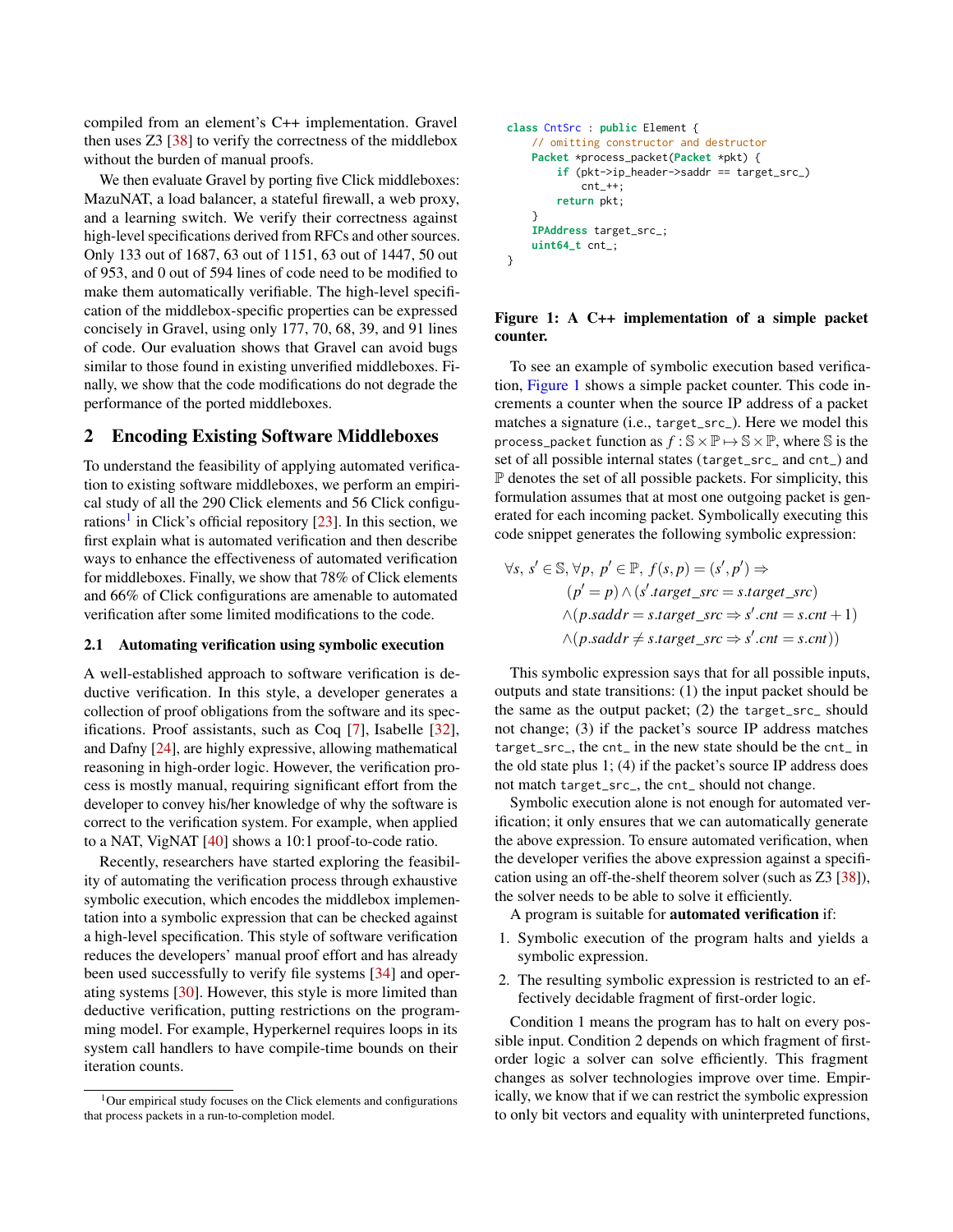a solver can tackle the expression efficiently [\[30\]](#page-14-3).

### 2.2 Baseline effectiveness of symbolic execution

We now study the feasibility of automating verification by examining middleboxes written using Click. We perform an empirical study on both Click elements and Click configurations, which are datagraphs formed by composing Click elements. This study allows us to measure both the fraction of Click code and the fraction of automatically verifiable Click programs. To perform this empirical analysis, we implement a baseline symbolic executor to analyze whether an element or a configuration satisfies the conditions mentioned above. Since elements are C++ classes, the symbolic executor first analyzes all the member fields to determine whether the state could be encoded with SMT (Condition 2). It then performs symbolic execution over the compiled LLVM byte  $\text{code}^2$  $\text{code}^2$  of the element to check if Condition 1 is met. However, since both conditions are undecidable, we choose to use the following two conservative criteria. (In fact, we describe in the subsequent section how we augment our baseline symbolic executor with domain-specific extensions.)

Absence of pointers in element state. When the symbolic executor analyzes each of an element's members, it checks whether the element state can be expressed solely by bit vectors and uninterpreted functions. Though one could use bit vectors to encode the entire memory into a symbolic state, it would be difficult to efficiently solve expressions containing such a symbolic state due to the sheer size of the search space. Therefore, we choose a conservative criterion, the absence of pointers in element states, as it is easy to see that elements without pointers always have bounded state. Each element in Click can only have a finite number of member variables, and each non-pointer variable can only consume a finite amount of memory. Thus, the state space of a Click element without pointers can always be expressed by constant size bit vectors. Of course, such criteria introduce false negatives, for example, using pointers to access a bounded data structure (e.g., fixed-size array).

Absence of loops and recursions. To determine whether Click elements' execution is bounded (Condition 1), the symbolic executor invokes the packet processing code using a symbolic element state and a symbolic packet content. The symbolic executor detects potential unbounded execution by searching for loops and recursive function calls and only performs execution on those elements that do not contain them. The symbolic executor performs the check by comparing each jump/call target with the history of executed instructions.

[Table 1](#page-4-0) shows the results of running this baseline symbolic executor. We found that 130 of the existing Click elements (45%) are suitable for automated verification. Among the ones that failed our test, 143 elements failed because of pointers, and 78 elements failed because of unbounded execution. 61 of the elements have both pointers and unbounded execution. A Click configuration is amenable to automated verification if and only if all the Click elements in the configuration can be automatically verified. Among the 56 configurations in the official Click repository, only 9 out of the 56 Click configurations (16%) are suitable for automated verification.

### <span id="page-2-1"></span>2.3 Enhancing symbolic execution

We now augment our baseline executor with additional techniques that aid symbolic execution. We also examine the impact of performing a small number of code modifications to make the middleboxes amenable to automated verification. Some of the techniques described below are broadly applicable but are likely more effective for middlebox programs that operate on packet data with well-defined protocol specifications. The remaining techniques are domain-specific analyses that are suitable only for packet processing code.

Code unrolling. When detecting a backward jump, the symbolic executor unrolls the loop and executes its loop body. The executor keeps count of how many times it executes the backward jump instruction and raises an error if the number goes beyond a pre-defined threshold. This technique is useful when the source code has loops with a static number of iterations or loops whose iteration count is a small symbolic value, as would be the case for code that processes protocol fields of known size.

Pointer analysis to detect immutable pointers and static arrays. In general, we can classify the use of pointers into three categories: pointers to singleton objects, pointers corresponding to arrays, and pointers used to build recursive data structures. These use cases introduce two distinct challenges in the symbolic execution of Click code with pointers. First, the symbolic executor needs to determine whether two pointers point to overlapping memory regions and update the symbolic state of elements correctly irrespective of which pointer is used for the update. Second, when pointers are used to implement recursive data structures, such as linked list or tree, the data structure access often involves loops whose iteration counts depend on the symbolic state of the elements. Our symbolic executor first identifies how pointers are used and then uses the appropriate technique for symbolic execution.

We first use an analysis pass to identify immutable pointers by checking which of the pointer fields in a Click element remain unmodified after allocation. At the same time, we determine which of the other program variables serve as possible aliases for a given pointer field. Further, for pointers pointing to an array of data items, the symbolic executor also performs a static bounds check on accesses performed using the pointers to ensure that all accesses are within allocated regions. By doing so, the symbolic executor can prove an invariant that accesses performed using the array pointer do not touch other memory regions.

After performing these analyses, the symbolic executor

<span id="page-2-0"></span><sup>&</sup>lt;sup>2</sup>We chose to use LLVM byte code rather than C++ abstract syntax tree as the former makes it easier to reason about the control flow by eliminating C++ related complexities (e.g., function overloading and interface dispatching).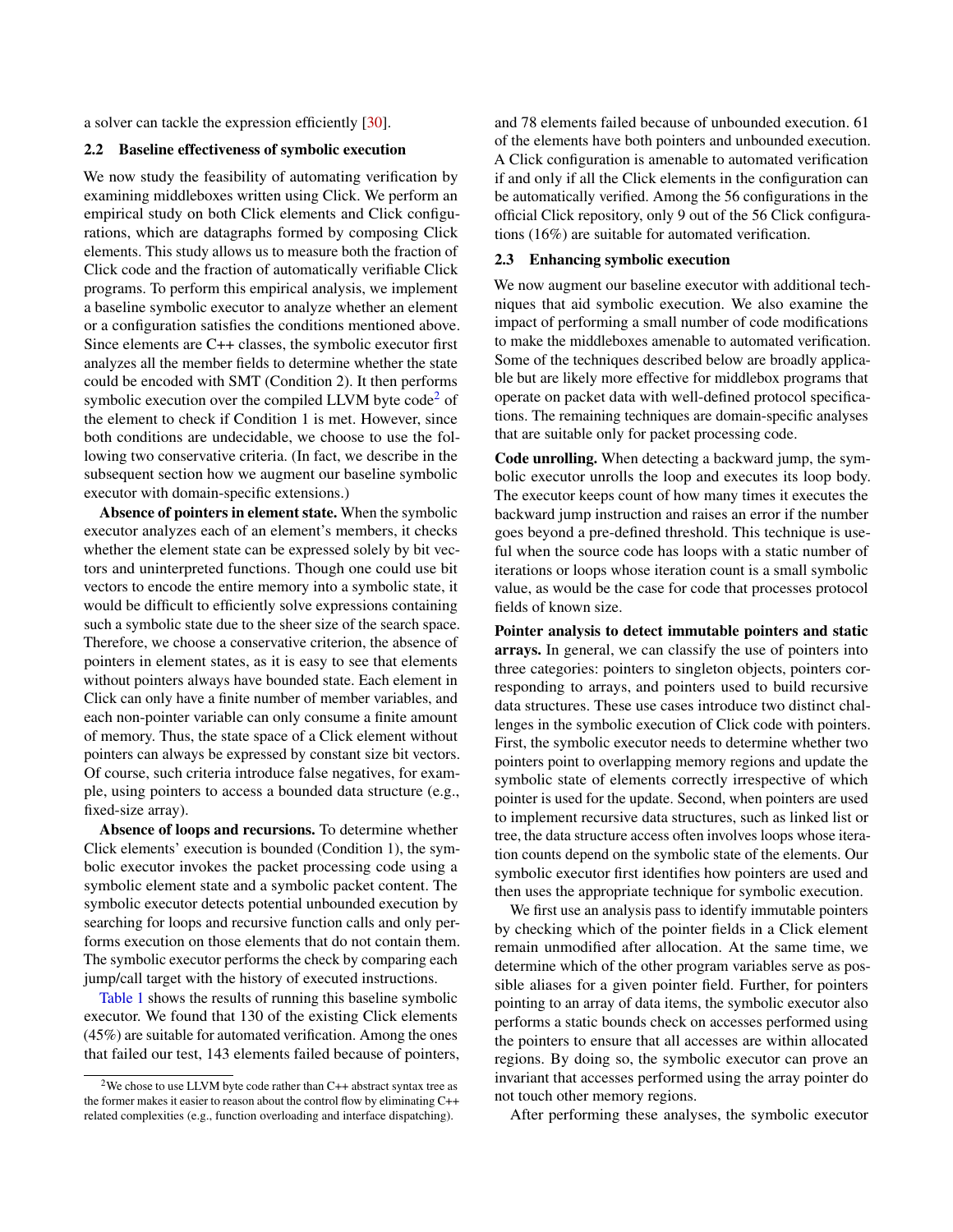limits itself to handling accesses through immutable and unaliased pointers that refer to either singleton objects or arrays. For each pointer referring to a singleton object, the executor associates a corresponding symbolic value. For each pointer referring to an array of data, the symbolic executor uses an uninterpreted function in SMT to represent the contents of the array. The symbolic executor uses uninterpreted functions that map array index (64-bit integer) to bytes (8-bit integer) to model the content of the array. We choose to use this offset-to-bytes mapping as the unified representation for both array and packet content since reinterpreting a sequence of bytes in memory as a different type is a common practice in packet processing (e.g., parsing packet header, endianness conversion). We record updates to the array as a sequence of (possibly symbolic) index/value pairs. Since the functions are "uninterpreted", they model all possible values of the array data. Compared with bit vectors, representing states with uninterpreted functions makes symbolic execution scale to larger state size [\[6,](#page-13-6) [34\]](#page-14-4).

Our symbolic executor does not handle pointers that are used to build a recursive data structure, such as a linked list, except in the case of certain abstract data types for which we are able to provide SMT encodings (as discussed next).

SMT encodings of commonly used abstract data types. Our next technique avoids the symbolic execution of the data structure implementation by hiding the implementation under a well-defined data structure interface. This technique allows us to integrate implementations that may contain unbounded loops or recursive data structures into our analysis. When performing the symbolic execution, we can simply provide an encoding in SMT for common data structures, such as HashSet. Note that not all data structures can have their interfaces encoded in SMT. The key challenge here is to prevent the explosion of the state space; the size of the encoding should not depend on the actual size of the data structure. We managed to encode three commonly used data structures in Click, Vector, HashSet, HashMap, into SMT. (See [Appendix A.](#page-14-7))

Replace element state with abstract data types. With the SMT encoding of common data types, another technique we could apply is to modify the element implementation by replacing its states with the data types mentioned above. This process requires the developer to inspect how the packet processing code uses a specific element state. If all the accesses performed on the state can be modeled using the interface of a data type with SMT encoding, we could replace the state with the SMT-encoded counterpart and run the symbolic execution on the modified implementation instead.

Consider the CheckIPAddress element [\(Figure 2\)](#page-3-0). This element serves as a source IP packet filter. Before our proposed modifications, CheckIPAddress stores a list of bad IP addresses (bad\_src\_). A packet is dropped if the source IP address of the packet is listed in the bad IP address list. In

```
class CheckIPAddress : public Element {
    // omitting constructor and destructor
    Packet *process_packet(Packet *pkt) {
        auto saddr = pkt->ip_header->saddr;
        for (size_t i = 0; i < num_bad_src_i; i++)if (bad\_src[i] == saddr)if (bad\_src\_find(saddr) != bad\_src\_end())return NULL;
        return pkt;
    }
    - IPAddress *bad_src_;
- size_t num_bad_src_;
+ HashSet<IPAddress> bad_src_;
}
```
### Figure 2: Modification of **CheckIPAddress**'s implementation to remove the usage of pointers and loops.

this element, bad\_src\_ and num\_bad\_src\_ together represents a fixed size array containing the bad IP addresses. To check whether the source IP address of a received packet matches any address in the array, CheckIPAddress uses a "for" loop to go through this array. CheckIPAddress is not suitable for automated verification: (1) The size of the array that bad\_src\_ is pointing to is not known by the symbolic executor; thus, it may flag out-of-bound memory access. (2) If the executor tries to unroll the loop, it faces a path explosion problem as the number of iterations in the loop can be large.

To make this element meet the conditions for automated verification, we can modify its implementation, as shown in [Figure 2.](#page-3-0) This change is based on the observation that the way bad\_src\_ and num\_bad\_src\_ are used complies with the HashSet interface. The change replaces the pointer-size pair bad\_src\_ and num\_bad\_src\_ with a HashSet. Besides that, the "for" loop to check whether the source IP is in the bad IP address list is also replaced with a find method call. The code changes remove both the use of pointers and unbounded loops. Since the semantics of HashSet and its find interface is modeled with SMT, we can symbolically execute the element.

Concretization of control flow structures. Middleboxes perform packet classification based on the value of specific fields in the packet header. Packet classification is implemented using finite-state machines, and it is often optimized by statically compiling the classification rules into a state machine model that is stored in memory. When processing an incoming packet, the classifier performs state transitions using the rules until the state machine reaches one of the end states. If the values of the state transition table are abstract, then the classification process would appear to be unbounded.

We address this issue and enable the symbolic execution of the classification tasks. We load the Click configuration containing concrete classification rules and run the state machine creation code of the classification element. We then ingest the raw bytes representing the transition rules into symbols with concrete values. We use symbolic execution to verify that the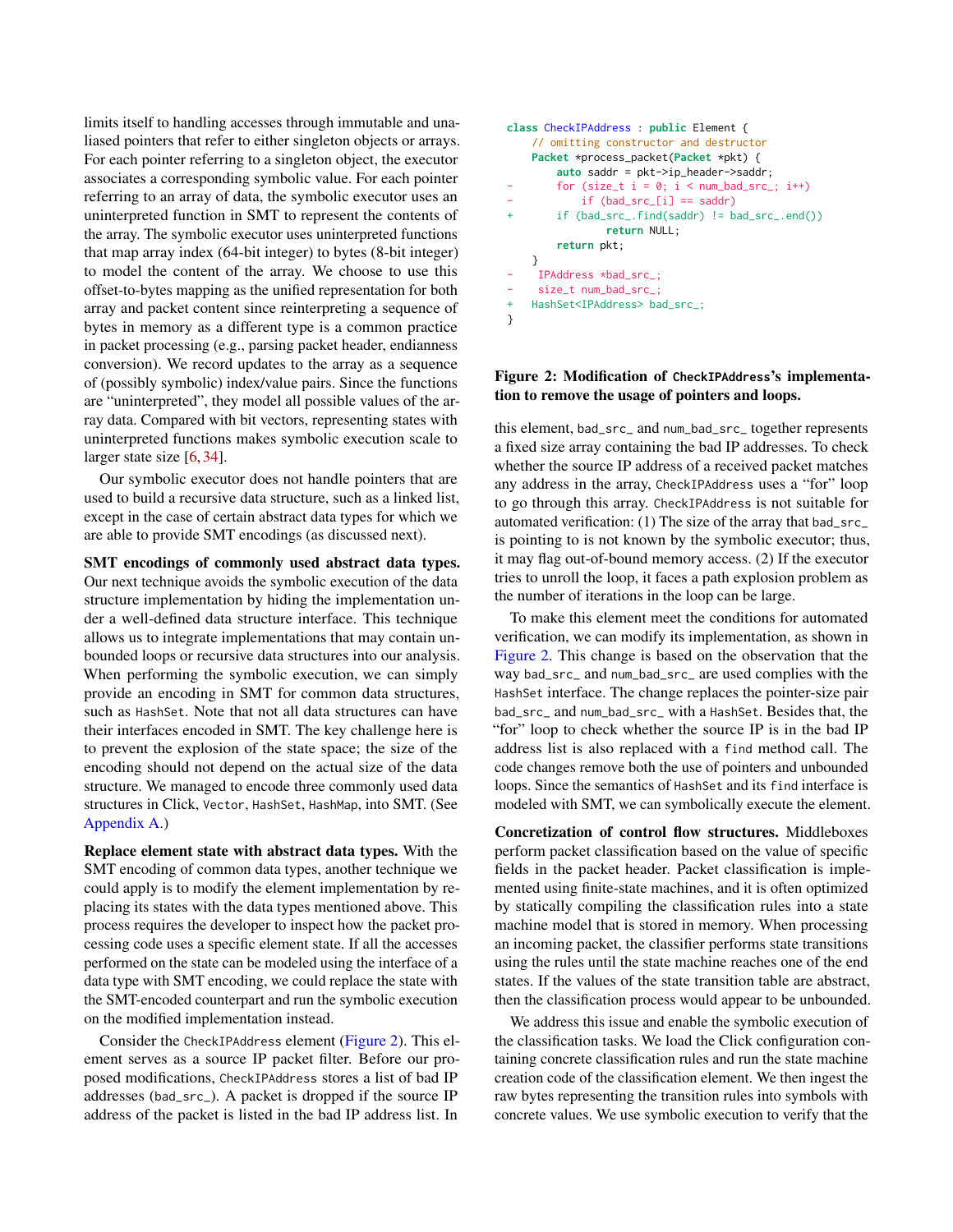<span id="page-4-0"></span>

| Technique                        | # Elements  | $#$ Conf.   |
|----------------------------------|-------------|-------------|
| Unmodified                       | 130 $(45\%$ | 9(16%)      |
| Code unrolling                   | 138 (48 %)  | 9(16%)      |
| Fix-sized array detection        | 185 (63 %)  | 9(16%)      |
| SMT-encoded abstract datatype    | 218 (75 %)  | 13 $(23\%)$ |
| Replacing with abstract datatype | 222 (77 %)  | 15 $(27%)$  |
| Concretization                   | 226 (78 %)  | 37 $(66\%)$ |

### Table 1: Number of Click elements and configuration that can be symbolically executed.

contents of the memory region representing the state transition table remain unchanged during program execution. We then symbolically execute the packet classification code but replace the symbolic transition rules with the concrete values identified in the first step. The executor can thus process the packet classification code within a statically bounded number of steps.

#### 2.4 Overall effectiveness of symbolic execution

We now repeat our analysis of Click elements and configurations after enhancing our symbolic executor with these additional techniques. [Table 1](#page-4-0) shows the result. Our techniques improve the fraction of elements that can be symbolically executed from 45% to 78%. The fraction of Click configurations that are suitable for automated verification improves from 16% to 66%.

Our symbolic executor cannot handle 22% of the Click elements. Among the 64 unsupported elements, 19 of them could not be symbolically executed because there are loops that traverse the payload of the packets (e.g., AES element for encryption). Another 26 elements use customized data structures that contain pointers that can not be modeled with SMT. One such example is LookupIP6Route element that uses a match table with longest prefix matching as opposed to a traditional exact match hash table. 11 elements contain loops whose number of iterations is based on the current (symbolic) element state. For example, the AggregateFilter element, which aggregates incoming packets according to their header values, has to loop over a queue to determine which aggregation group a packet should belong to. 8 elements have pointer accesses that are deeply coupled with the rest of the code that replacing with abstract data types is not feasible. For example, IP6NDSolicitor uses a set of linked lists to handle the response messages of the neighbor discovery protocol.

Three approaches can potentially improve Gravel's ability to verify more Click elements automatically. The first approach is to model more data structures using SMT. Currently, Gravel only supports HashMap, HashSet, and Vector. The second approach is to allow developers to write annotations to rule out part of the implementation that is not relevant to the specification. For example, if the developers only want to prove that the AES element does not change the TCP header of the packet, the symbolic executor can skip over the loop that

<span id="page-4-1"></span>

## Figure 3: Development Flow of Gravel. Top three boxes denote inputs from middlebox developers; rounded boxes denote compilers and verifiers of Gravel; rectangular boxes denote intermediate and final outputs.

traverses the packet payload. The third approach is to use an interactive theorem prover (e.g., Coq [\[7\]](#page-13-4), Dafny [\[24\]](#page-13-5)) to verify the correctness of element-level implementations. These interactive theorem provers can verify higher-order logic than what SMT can verify. For example, more sophisticated data structures such as priority queues or an LRU cache could be more easily verified with the help of an interactive prover.

## <span id="page-4-3"></span>3 The Gravel Framework

Gravel is a framework for specifying and verifying Click [\[23\]](#page-13-3) based software middleboxes. It aims to verify high-level properties, such as a load balancer's connection persistency, against a low-level C++ implementation. Gravel uses symbolic execution to translate the C++ implementation into a symbolic expression automatically, and it uses the techniques described in the previous section to enhance the effectiveness of symbolic execution. In this section, we describe how Gravel allows developers to specify the desired high-level properties using Python code and a domain-specific library containing verification primitives. In Section [4,](#page-8-0) we describe how we check whether the symbolic expression derived from the implementation provides the desired properties.

## 3.1 Overview

[Figure 3](#page-4-1) shows the workflow of Gravel. Gravel expects three inputs from middlebox developers:

- 1. Click configuration, which is a directed graph of elements.
- 2. A set of high-level middlebox specifications.
- 3. Element-level specifications for all Click elements used in the configuration. $3$

<span id="page-4-2"></span><sup>&</sup>lt;sup>3</sup>Gravel provides specifications for commonly used elements.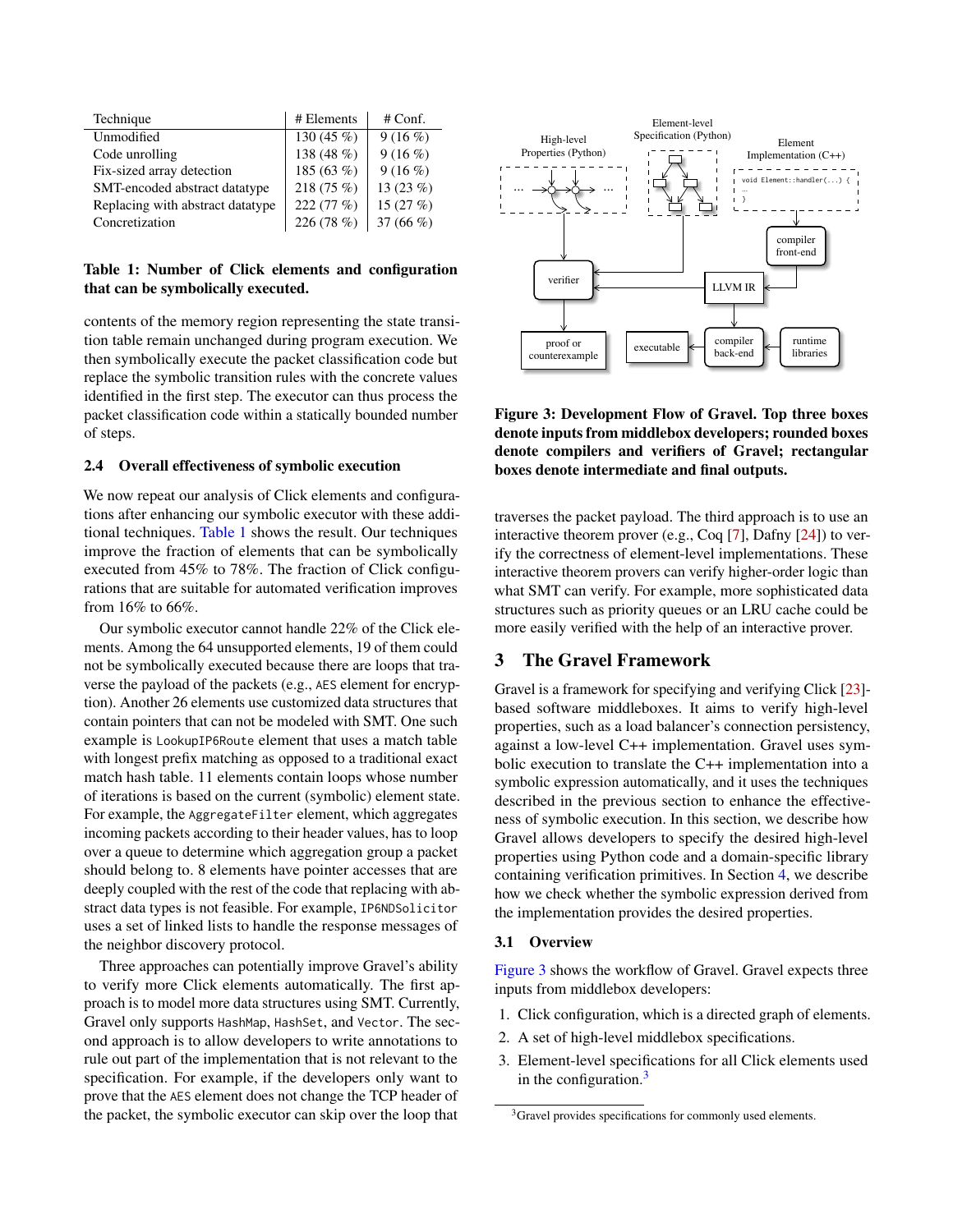Like building a normal Click middlebox, Gravel first takes as input a directed graph of Click elements. In Click, a middlebox is decomposed into smaller packet processing "elements". Each element keeps private state that is accessible only to itself and has a set of handlers for events such as incoming packet or timer events. Elements can also have many input and output ports through which elements can be connected with others and transfer packets. The directed graph from a Click configuration connects Click elements together to form the dataplane for packet processing. The topology of the directed graph remains unchanged during the execution of the middlebox.

Gravel then requires a formalization of the high-level middlebox properties. To check properties automatically with an SMT solver, they need to be expressed using first-order logic. In Gravel, properties are formalized as predicates over a trace of events. Gravel includes a Python library for developers to specify middlebox-specific properties.

Gravel also requires a specification for each Click element. The element-level specification describes each element's private state and packet processing behavior. The element-level specification provides a simplified description of an element's behavior and omits low-level details such as performance optimizations. Gravel again provides a Python library for developers to write element-level specifications.

With these three inputs, Gravel verifies the correctness of the middlebox in two steps. First, Gravel checks whether a Click configuration composed using Click elements satisfies the desired high-level properties of the middlebox. A high-level property is expressed as a symbolic trace of the middlebox's behavior (in Python). Gravel verifies the highlevel property by symbolically executing the datagraph of elements using element-level specifications (in Python). Then, Gravel verifies that the low-level C++ implementation of each element has equivalent behavior as the element-level specification. Gravel compiles the low-level C++ implementation into LLVM intermediate representation (LLVM IR) and then symbolically executes the LLVM IR to obtain a symbolic expression of the element. Gravel then checks whether the element-level specification holds in the element's symbolic expression. If there is any bug in the Click configuration or the implementation of the elements, Gravel outputs a counterexample that contains element states and an incoming packet that makes the middlebox violate its specification.

#### 3.2 A Sample Application: ToyLB

The rest of this section describes the Gravel framework in the context of a simple running example corresponding to a Layer-3 load balancer, ToyLB. ToyLB receives packets on its incoming interface and forwards them to a pool of servers in a round-robin fashion. It steers traffic by rewriting the destination IP on the packet. ToyLB resembles popular Layer-3 load balancer designs used by large cloud providers [\[16,](#page-13-7)[19\]](#page-13-8).

The ToyLB middlebox is decomposed into five elements, as

<span id="page-5-0"></span>

Figure 4: Breakdown of ToyLB's functionalities into packet-processing elements.

shown in [Figure 4.](#page-5-0) When there is an incoming packet, it first goes through two header-checking elements, CheckIPHeader and CheckTCPHeader. These two elements act like filters and discard any packet that is not a TCP packet. Then, the FlowTable element checks whether the packet belongs to a TCP flow that has been seen by ToyLB earlier. If so, FlowTable rewrites the packet with the corresponding backend server's IP address stored in the FlowTable and sends the packet to the destination server. Otherwise, the FlowTable consults a RoundRobinSwitch scheduler element to decide which backend server should the new connection bind to. After the RoundRobinSwitch decides which backend server to forward the packet to, RoundRobinSwitch notifies the FlowTable of the decision. The FlowTable stores the decision into its internal state and also rewrites the destination address of the packet into the destination server. For further simplicity, low-level functionalities such as ARP lookup are omitted in ToyLB.

We next describe how Gravel can be used to model highlevel specifications of middleboxes such as ToyLB and then outline how the element-level properties are specified. Later, in [§4,](#page-8-0) we show how Gravel performs verification.

#### <span id="page-5-1"></span>3.3 High-level Specifications

Gravel models the execution of a middlebox as a state machine. State transitions can occur in response to external events such as incoming packets or passage of time. The time event can be used to implement garbage collection for middlebox states. For each state transition, the middlebox may also send packets out.

Gravel provides a specification programming interface, embedded in Python, for developers to specify high-level properties. Developers can use the interface to describe middlebox behavior over a symbolic event sequence. (See [Appendix A.](#page-14-7))

Packets in Gravel's high-level specification are expressed using key-value map abstraction, where the keys are the name of header fields and values are the content of the fields. This abstraction makes the specification concise and hides the implementation details that are less related to high-level properties (e.g., the position of IP addresses in the packet header).

Gravel provides three kinds of core interfaces (see [Ap](#page-14-7)[pendix A\)](#page-14-7) in its high-level specification: (1) a set of  $sym-*$ functions that allow developers to create symbolic representations of different types of states such as IP address, packet, or middlebox state; (2) middlebox's event-handling functions,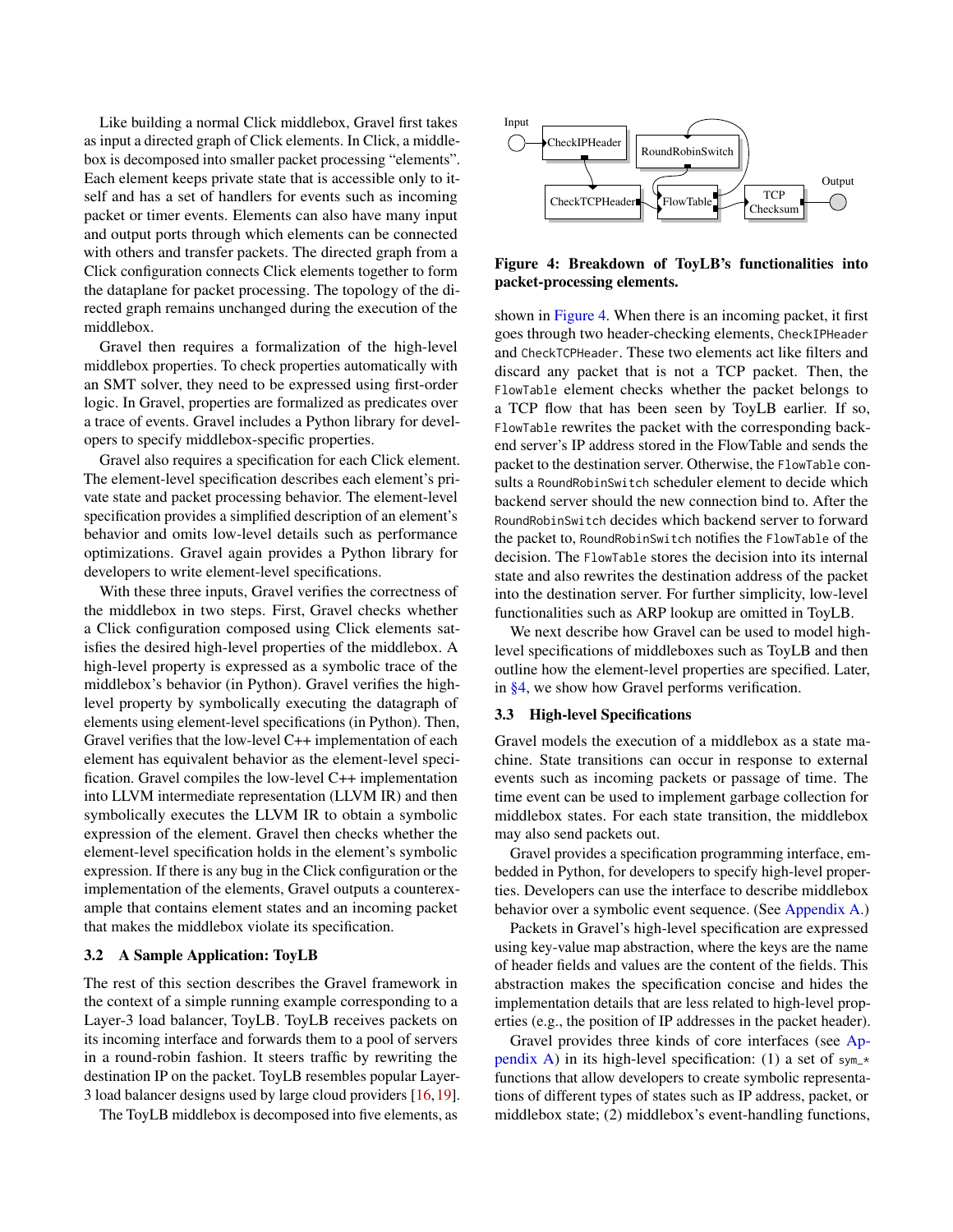like **handle\_packet**(state, pkt), **handle\_time**(state, timestamp), that takes as input the current state of the middlebox and the incoming packet/time event, and returns an (optional) output packet and the resulting middlebox state after a state transition; and (3) the **verify**(formula) function call that first encodes the given logical formula in SMT and invokes the SMT solver to check if formula is always true. Besides that, Gravel also provides some helper functions for developers to encode high-level middlebox properties.

To make this concrete, we next describe how to encode two high-level properties of ToyLB using this specification programming interface. We describe how to encode two load balancer properties: (1) liveness and (2) connection persistence. We first consider the liveness guarantee.

PROPERTY 1 (ToyLB liveness). For every TCP packet received, ToyLB always produces an encapsulated packet.

In Gravel, this can be specified as:

```
def toylb_liveness():
    # create symbolic packet and symbolic ToyLB state
    p, so = sym_pkt(), sym_state()
    # get the output packet after processing packet p
    o, s1 = handle_packet(s0, p)
    verify(Implies(is_tcp(p), Not(is_none(o))))
```
In this liveness formulation, we first construct a symbolic packet  $p$  and the symbolic state of the middlebox  $s\theta$ . Then, we let the middlebox with state  $\infty$  process the packet p by invoking the **handle\_packet** function. After that, the state of the middlebox changes to s1, and the output from the middlebox is o. If o is None, the middlebox has not generated an outgoing packet. This high-level specification says that, if the incoming packet is a TCP packet, the middlebox has an outgoing packet.

Note that the formulation of liveness property is abstract, given that it does not say anything about the states of the middlebox. We don't even formulate the set of data structures used by ToyLB. This brevity is indeed the benefit of using high-level specifications. These formulations are concise and are directly related to the desired middlebox properties.

Now, we move to a more complex load balancer property connection persistency. This property is crucial to a load balancer as it ensures that packets from the same TCP connection are always forwarded to the same backend server.

<span id="page-6-0"></span>PROPERTY 2 (ToyLB persistency). If ToyLB forwards a TCP packet to a backend *b* at time *t*, subsequent packets of the same TCP connection received by ToyLB before time *t* + *WINDOW*, where *WINDOW* is a pre-defined constant, will also be forwarded to *b*.

Formulation of [Property 2](#page-6-0) is more complex than the liveness property because it requires a forwarding requirement (i.e., the forwarding of packets of a certain TCP connection to *b*) to hold over all possible event sequences between time *t* and time  $t + \text{WINDOW}$ . This complexity means that we cannot formulate connection persistency with traces containing only a single event, but rather, we need to use induction to

verify that the property holds on event traces of unbounded length.

Gravel allows us to specify [Property 2](#page-6-0) as an inductive invariant. First, we formulate the forwarding condition that should be held during the time window. The steer\_to function defined below determines whether a packet received at time t will be forwarded to the backend server with address dst ip. The code snippet first lets the middlebox handle a time event with timestamp t, followed by the handling of pkt. We ascertain whether the packet is forwarded to dst\_ip by checking that the output from the packet processing is not None and that the resulting packet's destination address is dst\_ip.

```
def steer_to(state, pkt, dst_ip, t):
   o0, s_n = handle_time(state, t)
   o1, s_n2 = handle_packet(s_n, pkt)
    return And(Not(is_none(o1)),
              ol.jp4.dst = dist_ip,payload_eq(o1, pkt))
```
Then, for the base case of induction, we specify that once ToyLB forwards a packet of a particular TCP connection to a backend, subsequent packets from the same connection received within a period *WINDOW* will be forwarded to the same backend. Similar to the formulation of the liveness property, the following code snippet first creates two symbolic packets and a symbolic middlebox state, then invokes **handle\_packet** to obtain the output packet as well as the new state after packet processing. After that, the code requires the verifier to prove that if  $p\theta$  is forwarded to  $dst\_ip$ , then a packet, p1, in the same connection received any time before the expiration time ddl is also forwarded to dst\_ip, assuming that the middlebox state hasn't changed from state s1.

```
def base_case():
   p0, p1, s0 = sym_pkt(), sym_pkt(), sym_state()
   o, s1 = handle_packet(s0, p0)
   dst\_ip, t0 = sym\_ip(), s0.curr\_time()t = sym_time()dd1 = t0 + WINDOWverify(Implies(And(Not(is_none(o)),
                       o.ip4.dst == dst_ip.
                       from_same_flow(p0, p1)),
              ForAll([t], Implies(t <= ddl,
                     steer_to(s1, p1, dst_ip, t)))))
```
In addition to the base case invariant, the specification includes two inductive cases showing that processing an additional event (e.g., a packet from a different connection or time event) does not change the forwarding behavior. The two inductive cases specify that the invariant steer\_to(...) holds on the middlebox states when processing packets or time events if the timestamp is before the expiration time.

```
def step_packet():
    dst\_ip, p0, p1 = sym\_ip(), sym\_pkt(), sym\_pkt()s0, t0, p_{other} = sym_{state}(), sym_{time}(), sym_{pkt}()o, s1 = handle_packet(s0, p_other)
    verify(Implies(And(steer_to(s0, p0, dst_ip, t0),
                        from_same_flow(p0, p1)),
                    steer_to(s1, p1, dst_ip, t0)))
```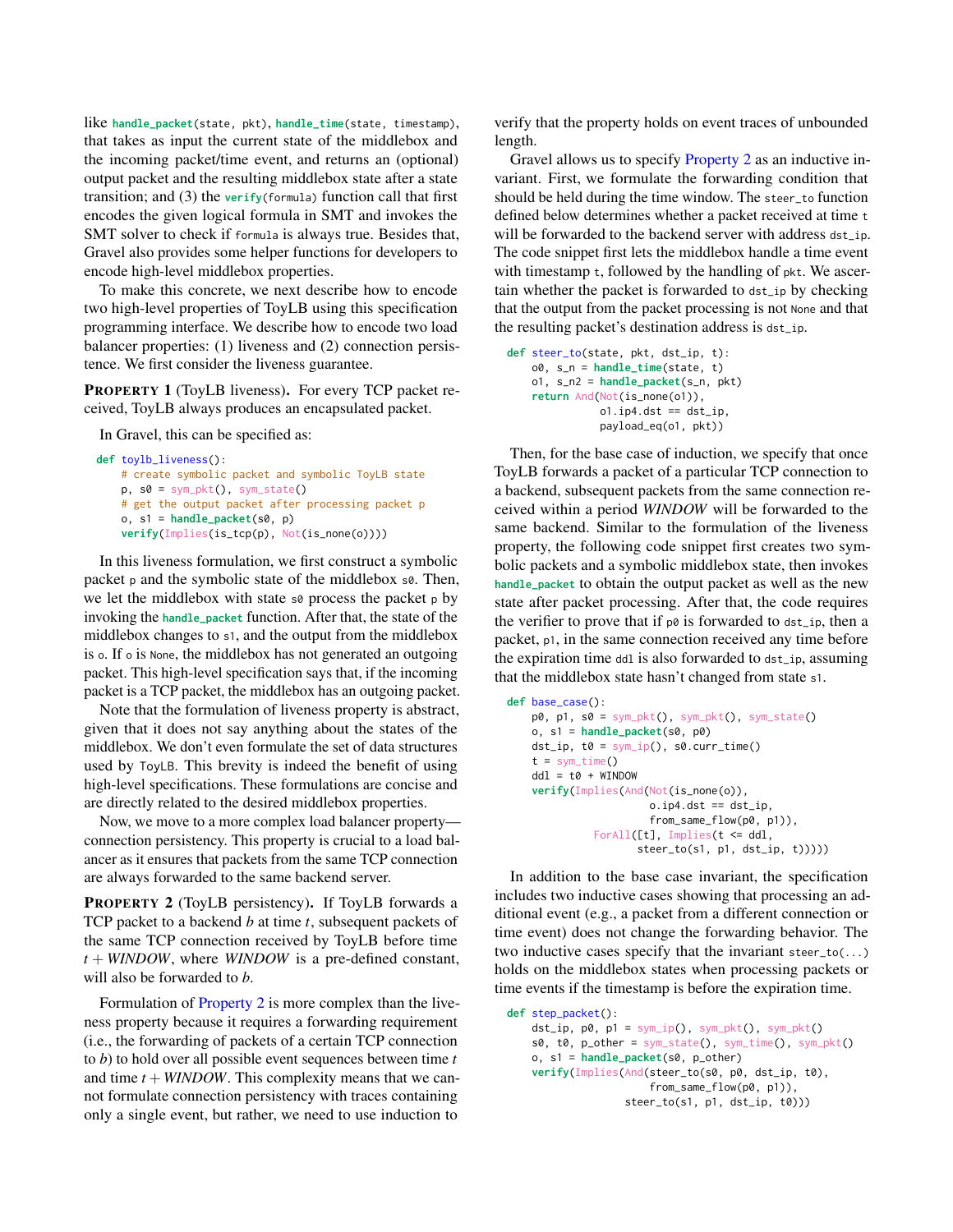```
def step_time():
    dst\_ip, p0, p1 = sym\_ip(), sym\_pkt(), sym\_pkt()s0, t0, t1 = sym_state(), sym_time(), sym_time()
    _, s1 = handle_time(s0, t1)
    verify(Implies(And(steer_to(s0, p0, dst_ip, t0),
                       t1 < t0, from_same_flow(p0, p1)),
                   steer_to(s1, p1, dst_ip, t0)))
```
### 3.4 Element-level Specifications

Verifying high-level specifications directly from low-level C++ implementations is hard because of the gap in their semantics. Similar to all the seminal work [\[20,](#page-13-9) [30,](#page-14-3) [34\]](#page-14-4) in software verification, we break down the verification process using refinement. Gravel requires the developer to give specifications of each element. As long as the element-level specifications capture the behavior of their corresponding elements' implementation, we can simply use the element-level specifications to prove the high-level specifications. Compared to deductive verification, this incurs a lower verification effort because element-level specifications are short  $(\frac{8}{5})$ . Element-level specifications can be reused across different middleboxes. The element-level specification in Gravel consists of two parts: the definition of abstract states that will be used by the element during execution, and a set of event handling behaviors in response to incoming packets and time events.

Element states. Specification of a Gravel element starts with a declaration of the state associated with the element. To ensure efficient encoding with SMT, Gravel requires the state to be bounded. More specifically, elements' state in Gravel may contain: (1) fixed-size variables including bit vectors; (2) maps from one finite set to another (e.g., a map from IP address space to 64-bit integer). For example, in ToyLB, the state of FlowTable is defined as:

```
class FlowTable(Element):
   num_in_ports = 2
    num_out_ports = 2
    decisions = Map([AddrT, PortT, AddrT, PortT], AddrT)
    timestamps = Map([AddrT, PortT, AddrT, PortT], TimeT)
    curr_time = TimeT
    ...
```
This part of element-level specifications defines three components of FlowTable's state:

- decisions maps from a TCP connection to a backend server address. FlowTable identifies a TCP connection by the tuple of source and destination addresses and port numbers. This map is used to store the results from the Selector element.
- timestamps stores the latest times at which packets were received for each TCP flow stored in decision.
- curr\_time stores the current time.

Here the types such as AddrT and TimeT are pre-defined integers of different bit widths. Besides the state, the code also informs Gravel as to how many input/output ports the FlowTable element has through num\_in\_ports/num\_out\_ports.

```
def flowtable_process_packet(s, p, in_port):
   flow = p.ip4.saddr, p.tcp.sport, \
          p.ip4.daddr, p.tcp.dport
   # the case when flowtable has record of the flow
   known flow = And(# packet is received from the network
       in_port == IN_TCP_FILTER,
        # flowtable has record of the flow
        flow in s.decisions)
    # construct the encapsulated packet
    fwd_pkt = p.copy()fwd_pkt.ip4.dst = s.decisions[flow]
    # update the timestamp of the flow with current time
   after_fwd = s.copy()after_fwd.timestamps[flow] = s.curr_time
    known_flow_action =
       Action(known_flow,
               {PORT_TO_EXT: fwd_pkt}, after_fwd)
```
### Figure 5: Example of an element-level action.

Event handlers. Gravel requires each element to have a handler function for packets received from its input ports. This packet handler needs to be specified in the elementlevel specification. The specification of the packet handler describes the operations the element performs when handling packets. Besides that, an optional time event handler can also be specified. In Gravel, the two event handlers are defined as functions with the following signatures:

```
flowtable_process_packet(state, pkt, in_port) \rightarrow actions
flowtable\_process\_time(state, timestamp) \rightarrow actions
```
The return value of each event handler (actions) is a list of *condition-action pairs*. Each entry in the list describes the action an element should take under certain conditions. In the python code, developers can write:

Action(cond, { port\_i : pkt\_i }, new\_state)

to denote an action that sends pkt\_i to output port port\_i while also updating the element state to new\_state. This action will be taken when condition cond holds. To make it concrete, let us consider the packet handler of FlowTable. Upon receiving a packet, FlowTable does one of the followings:

- If the packet is from the CheckTCPHeader element, and the decisions map contains a record for the connection, FlowTable rewrites the destination address and sends the packet to TCP Checksum element, as shown in [Figure 5.](#page-7-0)
- If the FlowTable does not have a record for a packet, the packet is sent to RoundRobinSwitch element.
- If the packet is sent from RoundRobinSwitch, FlowTable records the destination decided by RoundRobinSwitch and forwards the packet to TCP Checksum.

Similarly, FlowTable's behavior in response to time changes is also specified as *condition-action*s:

```
def flowtable_process_time(self, s, time):
   new = s.copy()
```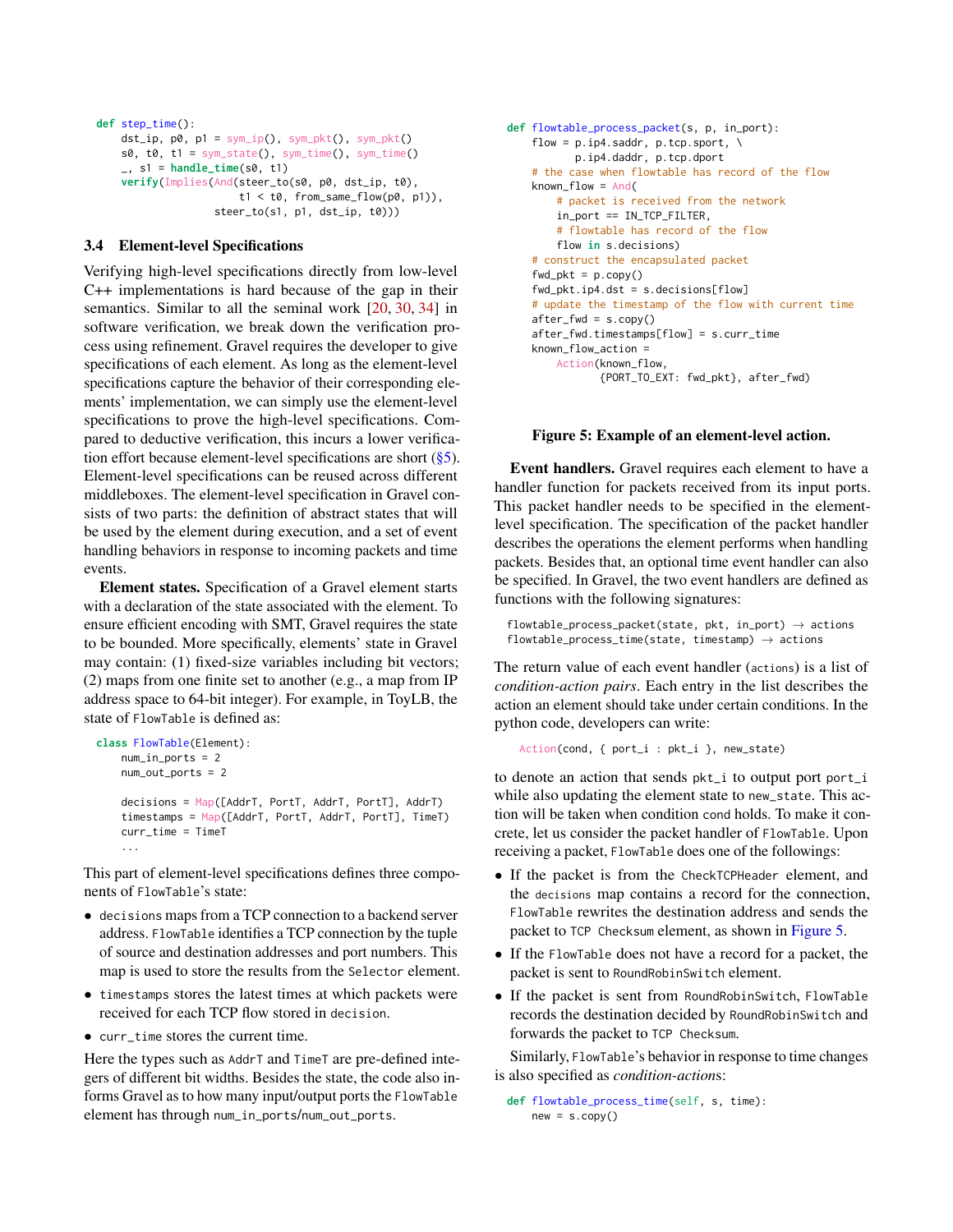```
# update the "curr_time" state
new.curr_time = time
# records with older timestamps should expire
def should_expire(k, v):
    return And(s.timestamps.has_key(k),
               time >= WINDOW + s.timestamps[k])
new.decisions = new.decisions.filter(should_expire)
```
new.timestamps = new.timestamps.filter(should\_expire) **return** Action(True, {}, new)

When FlowTable is notified of a time change, it updates its curr\_time to the given time value. Gravel offers a filter interface for its map object, which takes a predicate, should\_expire, and deletes all the entries that satisfy the predicate. FlowTable uses this to remove all the records that were inactive for a period longer than a constant WINDOW value. ToyLB's complete element-level specifications are in [Appendix B.](#page-15-0)

Summary: Overall, we presented an example of (1) how to specify high-level trace-based middlebox properties, and (2) how to write element-level specifications to make verification modular. We provide a framework for developers to articulate complex trace-based properties. These high-level properties are implementation-independent. Element-level specifications decouple verification problem into two orthogonal problems: that element-level specifications conform to the high-level properties and that elements' implementations comply with their element-level specifications.

# <span id="page-8-0"></span>4 Verifier Implementation

Gravel proves the middlebox properties with two theorems:

<span id="page-8-1"></span>THEOREM 1 (Graph Composition). The element-level specifications, when composed using the given Click configuration, complies with the high-level specification of the middlebox.

<span id="page-8-2"></span>THEOREM 2 (Element Refinement). The C++ implementation of Click is a refinement of that element's specification. That is, every possible state transition and packet processing action of the C++ implementation must have an equivalent counterpart in the element-level specification.

[Theorem 1](#page-8-1) verifies that the composition of element-level specifications meets the requirement in the high-level specifications. [Theorem 2](#page-8-2) verifies that Click's C++ implementation of each element meets its element-level specification.

## 4.1 Graph Composition

Gravel verifies the Graph Composition theorem [\(Theorem 1\)](#page-8-1) in two steps. First, Gravel symbolically executes the event sequence specified in high-level specifications. Second, Gravel checks whether the high-level specifications hold on the resulting state and outgoing packets from symbolic execution.

Gravel performs symbolic execution on the directed graph. Before the symbolic execution, Gravel creates a symbolic state of the entire middlebox, which is a composition of the symbolic states of all elements in the middlebox. Remember that the high-level specification describes required middlebox behavior on an event sequence. The goal of the symbolic

execution is to reproduce the sequence symbolically. For example, if the high-level specification contains an incoming packet, Gravel generates a symbolic packet at the source element of the directed graph. This symbolic packet, when processed by the first element of the graph, can trigger handlers of other downstream elements, which are symbolically executed as well. If the element-level specification contains a branch (e.g., depending on the packet header, a packet can be forward to one of the two downstream elements), Gravel performs symbolic execution in a breadth-first search manner.

After performing symbolic execution for each event type, Gravel records the updated state of each element as well as the packet produced by each output element. Gravel provides this information as the return value of the handle  $*$  functions in the high-level specification. Gravel then invokes the functions defined in the high-level specification. Once the **verify** function is invoked, Gravel encodes the high-level specifications into SMT form and uses a solver to see if they always hold.

Loops in the graph. Gravel allows the directed graph of elements to contain loops in order to support bi-directional communications between elements, such as FlowTable and RoundRobinSwitch in ToyLB  $(\S 3)$ . However, loops may introduce non-halting execution when we symbolically execute the datagraph. Gravel addresses this issue by setting a limit on the number of elements traversed by the symbolic executor. When the symbolic execution hits this limit, Gravel raises an alert and fails the verification. For example, in ToyLB, the FlowTable is hit at most twice: when FlowTable cannot find a record for a certain packet, the packet is sent to RoundRobinSwitch, which will later send the packet back to FlowTable; upon receiving packets from RoundRobinSwitch, FlowTable records the selected backend server into its own records and does not send the packet back to RoundRobinSwitch. Thus, the maximum number of elements traversed during the symbolic execution is 6, and developers can safely set 6 as the limit for ToyLB.

The graph composition verifier is implemented with 1981 lines of Python. It exposes a similar set of interfaces as Click configuration language so that developers could port existing code into the verifier. The verifier uses the Python binding of Z3 to generate symbolic packets and element states.

#### 4.2 Element Refinement

Gravel verifies the Element Refinement theorem [\(Theorem 2\)](#page-8-2) in two steps. First, a symbolic expression of the element is generated for each event handler's compiled LLVM intermediate representation. Second, Gravel checks if the element's specification holds on the symbolic expression.

Before performing the symbolic execution, Gravel first uses the LLVM library to extract the memory layout of the C++ class of the element, along with the types of each of its member variables. The verifier can later use this information to determine which field is accessed when it encounters memory access in LLVM bytecode. As mentioned in  $\S 2.3$ , to bound the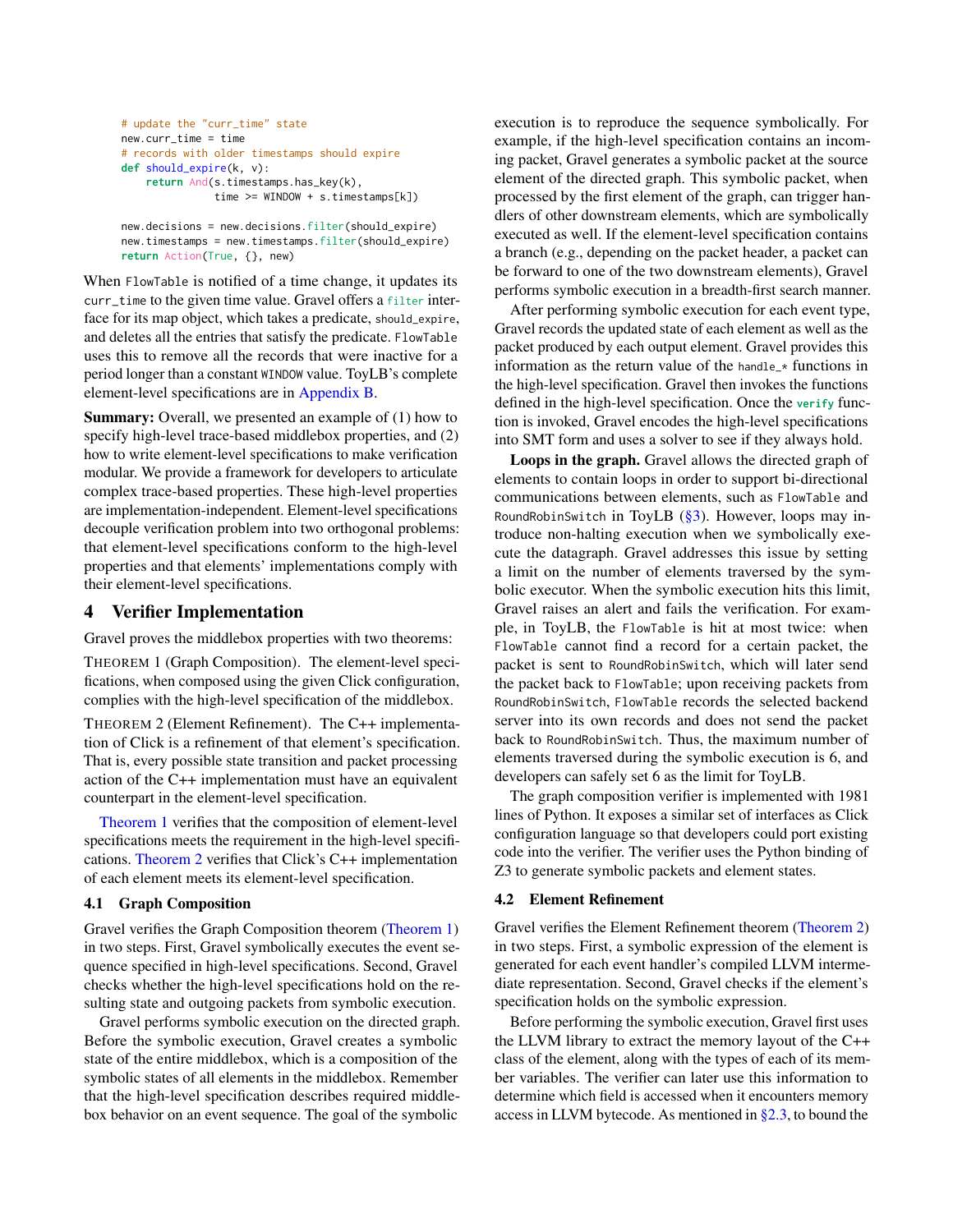symbolic execution step and state size, abstract data structures are executed by using their abstract SMT model instead of actual code. A complete list of the data structures and interfaces replaced is given in [Appendix A.](#page-14-7)

For packet content access and modification, Gravel's symbolic executor is compatible with Click's Packet interface. In the LLVM bytecode, packet content accesses are compiled into memory operations over a memory buffer. To establish the relation between packet header fields and memory offsets, Gravel needs to extract the symbolic header field value for each output packet after the symbolic execution. Gravel first computes offsets for each header field. Note that these offsets are also symbolic values as they depend on the content of other packet fields. After that, Gravel extracts the value of each header field from the memory buffer of the packet. Each extracted value is then encoded into an SMT formula and compared against fields from the abstract packet using an SMT solver. Gravel concludes that the packet and the memory buffer are equivalent when values of all fields are equivalent.

At the end of symbolic execution, the verifier gets a list of ending states, along with the packets sent out at each output port and the path conditions under which it can be reached. For each entry in the list, Gravel uses Z3 to find an equivalent counterpart in the element specification. If such a counterpart exists for all entries, the refinement of the element is proved.

Gravel's element refinement verifier is implemented in C++ using the LLVM library. The verifier invokes LLVM library's IR parser and reader to load and symbolically execute the compiled LLVM bytecode of each Click element. Besides the SMT encoding of all LLVM instructions used in the compiled Click elements, the verifier also has the SMT encoding of the abstract data types as described in [§2.](#page-1-2) The refinement verifier and the symbolic executor consists of 10396 lines of C++.

### 4.3 Trusted Computing Base

The trusted computing base (TCB) of Gravel includes the verifier (used for proving [Theorem 1](#page-8-1) and [Theorem 2\)](#page-8-2), the high-level specifications, the tools it depends on (i.e., the Python interpreter, the LLVM compiler framework, and the Z3 solver), and Click runtime. Note that the specification of each element is not trusted.

## <span id="page-9-0"></span>5 Evaluation

This section aims to answer the following questions:

- How much effort is needed to port existing Click applications? Can Gravel scale to verify the Click applications?
- Can Gravel's verification framework prevent bugs?
- How much run-time overhead does the code modification introduce to middleboxes in order for them to be automatically verifiable by Gravel?

#### <span id="page-9-5"></span>5.1 Case Studies

To evaluate whether Gravel can work for existing Click applications, we port five Click applications to Gravel. For each

<span id="page-9-2"></span>

|                 |                   | LOC  | Verif.     | LOC     |
|-----------------|-------------------|------|------------|---------|
|                 |                   |      | Time $(s)$ | changed |
| <b>MazuNAT</b>  | Impl              | 1687 |            | 133     |
|                 | Spec (element)    | 443  | 64.60      |         |
|                 | Spec (high-level) | 177  | 3.78       |         |
| Firewall        | Impl              | 1151 |            | 63      |
|                 | Spec (element)    | 73   | 32.30      |         |
|                 | Spec (high-level) | 70   | 0.67       |         |
| Load            | Impl              | 1447 |            | 63      |
| <b>Balancer</b> | Spec (element)    | 101  | 10.87      |         |
|                 | Spec (high-level) | 68   | 1.48       |         |
| Proxy           | Impl              | 953  |            | 50      |
|                 | Spec (element)    | 92   | 30.63      |         |
|                 | Spec (high-level) | 39   | 0.72       |         |
| Switch          | Impl              | 594  |            | 0       |
|                 | Spec (element)    | 131  | 27.73      |         |
|                 | Spec (high-level) | 91   | 1.61       |         |

# Table 2: Development effort and verification time of using Gravel on five Click-based middleboxes.

application, we choose a set of high-level middlebox-specific properties either by formalizing them directly or extracting them from existing RFCs. We use Gravel to verify that these properties hold. Gravel also verifies the low-level properties, such as memory safety and bounded execution.

MazuNAT: MazuNAT is a NAT that has been used by Mazu Networks. MazuNAT consists of 33 Click elements. (See [Ap](#page-16-0)[pendix C.](#page-16-0)) MazuNAT forwards traffic between two network address spaces, the internal network, and the external network. It mainly performs two types of packet rewriting:

- 1. For a packet whose destination address is the NAT, the NAT rewrites its destination IP address and port with the corresponding endpoint in the internal network.
- 2. For a packet going from the internal to the external network, NAT assigns an externally visible source IP address and port to the connection. The NAT also needs to keep track of assigned addresses and ports to guarantee persistent address rewriting for packets in the same connection.

One common property we verified for all five middleboxes is that the middlebox does not change the packets' payload:

<span id="page-9-4"></span>PROPERTY 3 (Payload Preservation). For any packet that is processed by the middlebox, the middlebox never modifies the payload of the packet.

For NAT-specific properties, we verified that MazuNAT meets the requirements proposed in RFC5382 [\[29\]](#page-14-2).<sup>[4](#page-9-1)</sup> These requirements are proposed to make NATs transparent to applications running behind them [\[17\]](#page-13-10).

<span id="page-9-3"></span>PROPERTY 4 (Endpoint-Independent Mapping). For packets  $p_1$  and  $p_2$  from the same internal IP, port  $(X : x)$ , where

<span id="page-9-1"></span><sup>4</sup>We omit the set of requirements related to ICMP becuase MazuNAT does not support ICMP.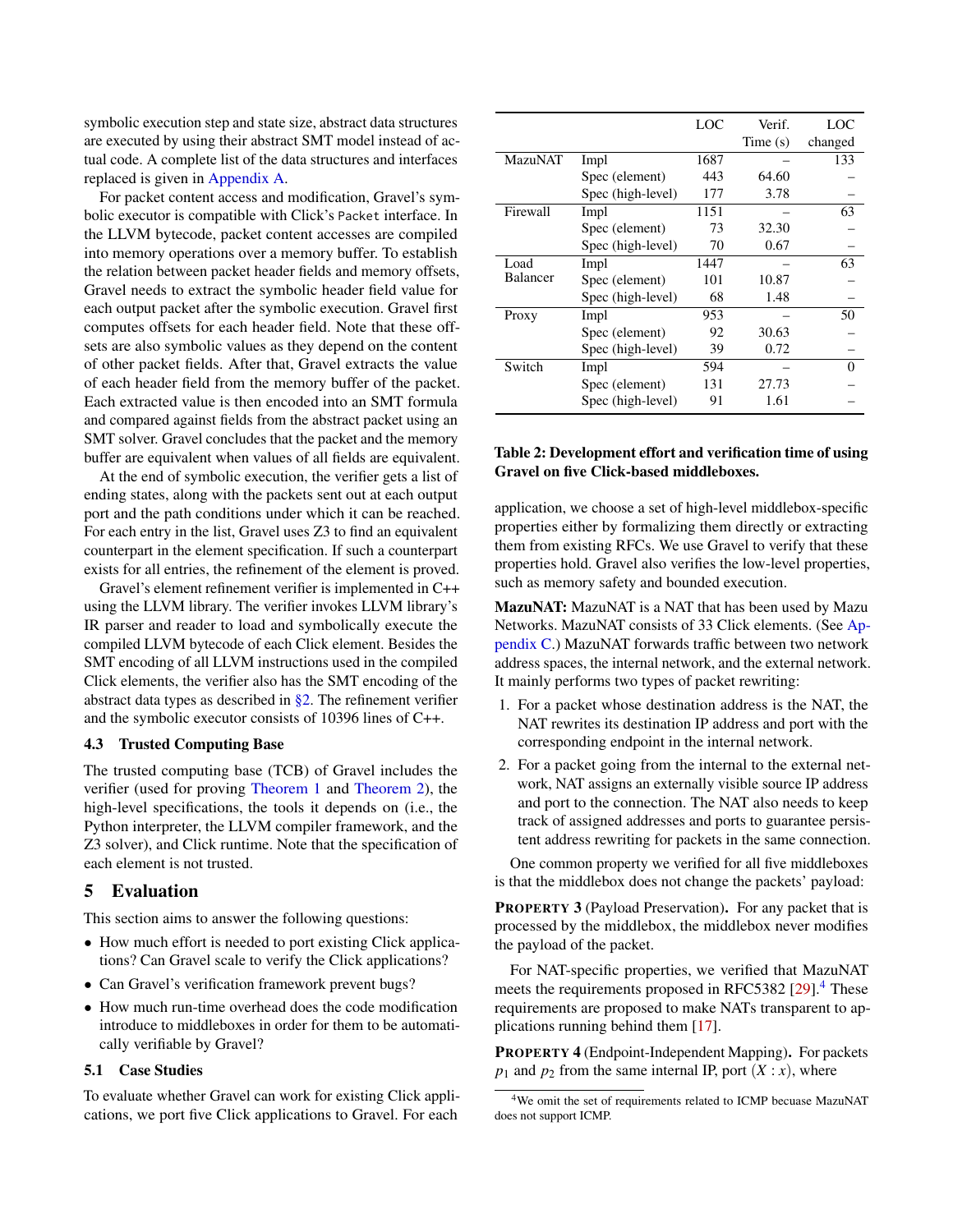- $p_1$  targets external endpoint  $(Y_1 : y_1)$  and gets its source address and port translated to  $(X_1' : x_1')$
- $p_2$  targets external endpoint  $(Y_2 : y_2)$  and gets its source address and port translated to  $(X_2' : x_2')$

the NAT should guarantee that  $(X_1' : x_1') = (X_2' : x_2').$ 

<span id="page-10-1"></span>PROPERTY 5 (Endpoint-Independent Filtering). Consider external endpoints  $(Y_1 : y_1)$  and  $(Y_2 : y_2)$ . If the NAT allows connections from  $(Y_1 : y_1)$ , then it should also allow connections from  $(Y_2 : y_2)$  to pass through.

<span id="page-10-2"></span>PROPERTY 6 (Hairpinning). If the NAT currently maps internal address and port  $(X_1 : x_1)$  to  $(X'_1 : x'_1)$ , a packet *p* originated from the internal network whose destination is  $(X_1': x_1')$ should be forwarded to the internal endpoint  $(X_1 : x_1)$ . Furthermore, the NAT also needs to create an address mapping for *p*'s source address and rewrite its source address accordingly.

These properties are essential to ensure the transparency of the NAT and are required for TCP hole punching in peer-topeer communications.

We also prove that the MazuNAT preserves the address mapping for a constant amount of time:

<span id="page-10-0"></span>PROPERTY 7 (Connection Memorization). If at time *t*, the NAT forwards a packet from a certain connection *c*, then for all states  $s'$  reachable before time  $t + \text{THRESHOLD}$ , where *THRESHOLD* is a predefined constant value, packets in *c* are still forwarded to the same destination.

[Property 7](#page-10-0) guarantees that the NAT can translate the address of all packets from a TCP connection consistently. The constant *THRESHOLD* defines a time window where the TCP connection should be memorized by the NAT. The NAT has the freedom to recycle the resources used for storing connection information after the time window expires.

Load Balancer: Besides the round-robin load balancer mentioned in [§3,](#page-4-3) we also verified a load balancer using Maglev's hashing algorithm [\[16\]](#page-13-7). Its element graph looks exactly the same as in [Figure 4.](#page-5-0) The only difference is that the RoundRobinSwitch element is replaced by a hashing element that uses consistent hashing. The load balancer steers packets by rewriting the destination IP address.

We verified connection persistency for both of the load balancers. The goal of connection persistency is to make loadbalancing transparent to the clients.

PROPERTY 8 (Load Balance Persistence). For all packets  $p_1$  and  $p_2$  from connection *c*, if the load balancer steers  $p_1$  to a backend server, then the load balancer steers  $p_2$  to the same backend server before *c* is closed.

Stateful Firewall: The stateful firewall is adapted from the firewall example in the Click paper [\[23\]](#page-13-3). Besides performing static traffic filtering, it also keeps track of connection states between the internal network and the external network. The

firewall updates connection states when processing TCP control packets (e.g., *SYN*, *RST*, and *FIN* packets), and removes records for connections that are finished or disconnected.

We prove that the stateful firewall can prevent packets from unsolicited connections [\[28\]](#page-14-8). Also, the firewall should garbage collect finished connections.

PROPERTY 9 (Firewall Blocks Unsolicited Connection). For any connection *c*, no packet in *c* from the external network is allowed until a *SYN* packet has been sent out for *c*.

PROPERTY 10 (Firewall Garbage-collects Records). For any connection *c*, no packet in *c* from the external network is allowed after the firewall sees a *FIN* or *RST* packet for *c*.

Web Proxy: The Web proxy transparently forwards all web requests to a dedicated proxy server. When the middlebox receives a packet, it first identifies if it is a web request by checking the TCP destination port. For web request packets, the proxy rewrites the packet header to redirect them to the proxy server. The proxy also memorizes the sender of the web request to forward the reply messages back to the sender.

We prove that the web proxy middlebox forwards packets in both directions.

PROPERTY 11 (Web Proxy Bi-directional). For a web request packet *p* with 5-tuple (SA,SP,DA,DP,PROTO), if the middlebox forwards *p* to the proxy server and rewrites the 5-tuple to (SA',SP',DA',DP',PROTO), then a packet from the reply flow with 5-tuple (DA',DP',SA',SP',PROTO) should be forwarded back to the sender.

Learning Switch: The Learning switch implements the basic functionality of forwarding Ethernet frames and MAC learning. The switch learns how to send to an Ethernet address *A* by watching which interface packets with source Ethernet address *A* arrives. If the switch has not learned how to send to an Ethernet address, it broadcasts the packet to all its interfaces.

We prove the following properties about the switch.

PROPERTY 12 (Forwarding Non-interference). For any Ethernet address *A*, the behavior of how the switch forwards packets targeting *A* is not be affected by packets whose source Ethernet address is not *A*.

PROPERTY 13 (Broadcasting until Learnt). For any address *A*, if the switch broadcasts packets targeting *A*, it keeps broadcasting until a packet from *A* is received by the switch.

### 5.2 Verification Cost

To understand the cost of middlebox verification on Gravel, we evaluate the amount of development effort and the verification time. [Table 2](#page-9-2) shows the result.

Development effort. We find that porting existing Click applications to Gravel requires little effort and that writing specifications with Gravel are also easy. We only modified 133 lines of code in MazuNAT to make it compatible with Gravel. The firewall and load balancer required only 63 lines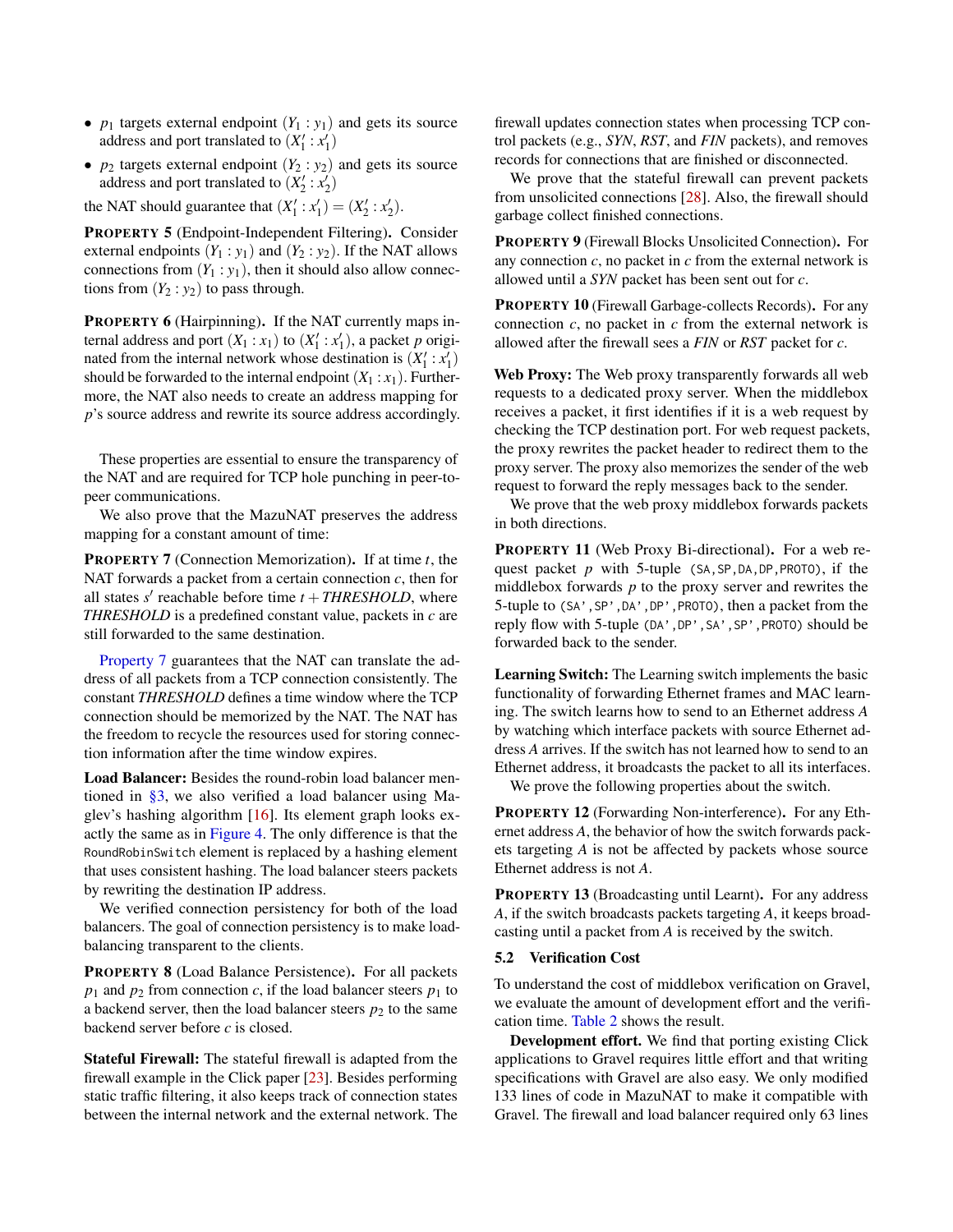<span id="page-11-0"></span>

| Middlebox  | Bug ID       | Description                           | Can be prevented? | Why/Why not?                    |
|------------|--------------|---------------------------------------|-------------------|---------------------------------|
| Load       | bug #12      | Packet corruption                     |                   | high-level specification        |
| Balancer   | bug#11       | Counter value underflow               |                   | element refinement              |
|            | buq #10      | Hash function not balanced            |                   | not formalized in specification |
|            | bug #6       | throughput not balanced               |                   | not formalized in specification |
| Firewall   | bug $#822$   | Counter value underflow               |                   | element refinement              |
|            | $b$ ug #691  | segfault by uninitialized pointer     |                   | element refinement              |
|            | bug $\#1085$ | Malformed configuration leading crash |                   | Gravel assumes correct init     |
| <b>NAT</b> | bug $#658$   | Invalid packet can bypass NAT         |                   | element refinement              |
|            | bug $#227$   | Stale entries may not expire          |                   | high-level specification        |
|            | bug #148     | Infinite loop                         |                   | element refinement              |

#### Table 3: Bugs from real-world software middleboxes.

of code modifications. Our proxy required 50 lines of code to be changed, and the switch requires no modification. Most of the required code changes come from the IPRewriter element. We had to remove the priority queue that is used for flow expiration and instead use a linear scan to expire old mappings. Other code changes include removing pointers to other elements in FTPPortMapper, replacing ARPTable in ARPQuerier with hashmaps, and the change of CheckIPHeader mentioned in  $\S$ 2. The specifications are concise. The highlevel specification is below 200 lines of code and the elementlevel specifications are less than 450 lines of code for all five middleboxes. The associated developer effort is also small. For the web proxy and learning switch, it took less than one person-day for both the high-level properties and the element specifications. The load balancer and the stateful firewall each required a full day's effort in order to port them to Gravel and verify their correctness. The most complicated middlebox in our case study, MazuNAT, took about 5 person-days to port and specify. Five elements (Classifier, IPClassifier, IPRewriter, CheckIPHeader, and EtherEncap) are reused across these middleboxes, and thus we reuse their element-level specifications.

Verification time. With Gravel's two-step verification process, Gravel's verifier can efficiently prove that the middlebox applications provide the desired properties. Most of the verification time is spent on proving the equivalence of the C++ implementation of each element and its element-level specification. Verification of the high-level specifications from the element-level specifications took less than 4 seconds for the different applications. Overall, even for MazuNAT, the overall verification time is just over a minute.

### 5.3 Bug prevention

When verifying MazuNAT with Gravel, we found that the original MazuNAT implementation did not possess the endpoint independent mapping property [\(Property 4\)](#page-9-3). MazuNAT uses a 5-tuple as the key to memorize rewritten flows. This means that when MazuNAT forwards a packet coming from the external network, the packet's source IP address and source port affects the forwarding behavior, violating [Property 4.](#page-9-3) To fix

this, we changed the IPRewriter element to use only a part of the 5-tuple when memorizing flows.

To evaluate the effectiveness of Gravel at a broader scope, we manually analyze bugs from several open-source middlebox implementations. We wanted to understand whether these bugs can happen if the middlebox is built using Gravel. We examine bug trackers of software middleboxes with similar functionalities as those in our case studies (i.e., NAT, load balancer, firewall) and search the CVE list for related vulnerabilities. We inspect bug reports from the NAT and firewall of the netfilter project [\[31\]](#page-14-9), and the Balance load balancer [\[3\]](#page-13-11). Since the netfilter project contains components other than the NAT and the firewall, we use the bug tracker's search functionality to find bugs relevant only to its NAT and firewall components. We inspect the most recent 10 bugs for all three kinds of middleboxes and list the result in [Table 3.](#page-11-0)

Of the 30 bugs we inspected, we exclude 10 bugs for features that are not supported in our middlebox implementations, 3 bugs related to documentation issues, 5 bugs on commandline interface, and 2 bugs on performance.

From the remaining 10 bugs, Gravel's verifier is able to catch 7 of them. Among these bugs, *Bug #12* in the load balancer and *bug #227* in the NAT can be captured by the verification of the high-level specification as they lead to the violation of [Property 3](#page-9-4) and [Property 7](#page-10-0) respectively. Other bugs involving integer underflow or invalid memory access can be captured by the C verifier. Note that there are still three bugs Gravel cannot capture, such as incorrect initialization of the system and properties that are not in our high-level specifications (e.g., unbalanced hashing).

#### 5.4 Run-time Performance

To examine the run-time overhead introduced by the code modifications we made, we compare the performance of the middleboxes before and after the code modifications. We run these Click middleboxes on DPDK [\[13\]](#page-13-12).

Our testbed consists of two machines each with Intel Xeon E5-2680 (12 physical cores, 2.5 GHz), running Linux (v4.4) and has a 40 Gbps Mellanox ConnectX-3 NIC. The two machines are directly connected via a 40 Gbps link. We run the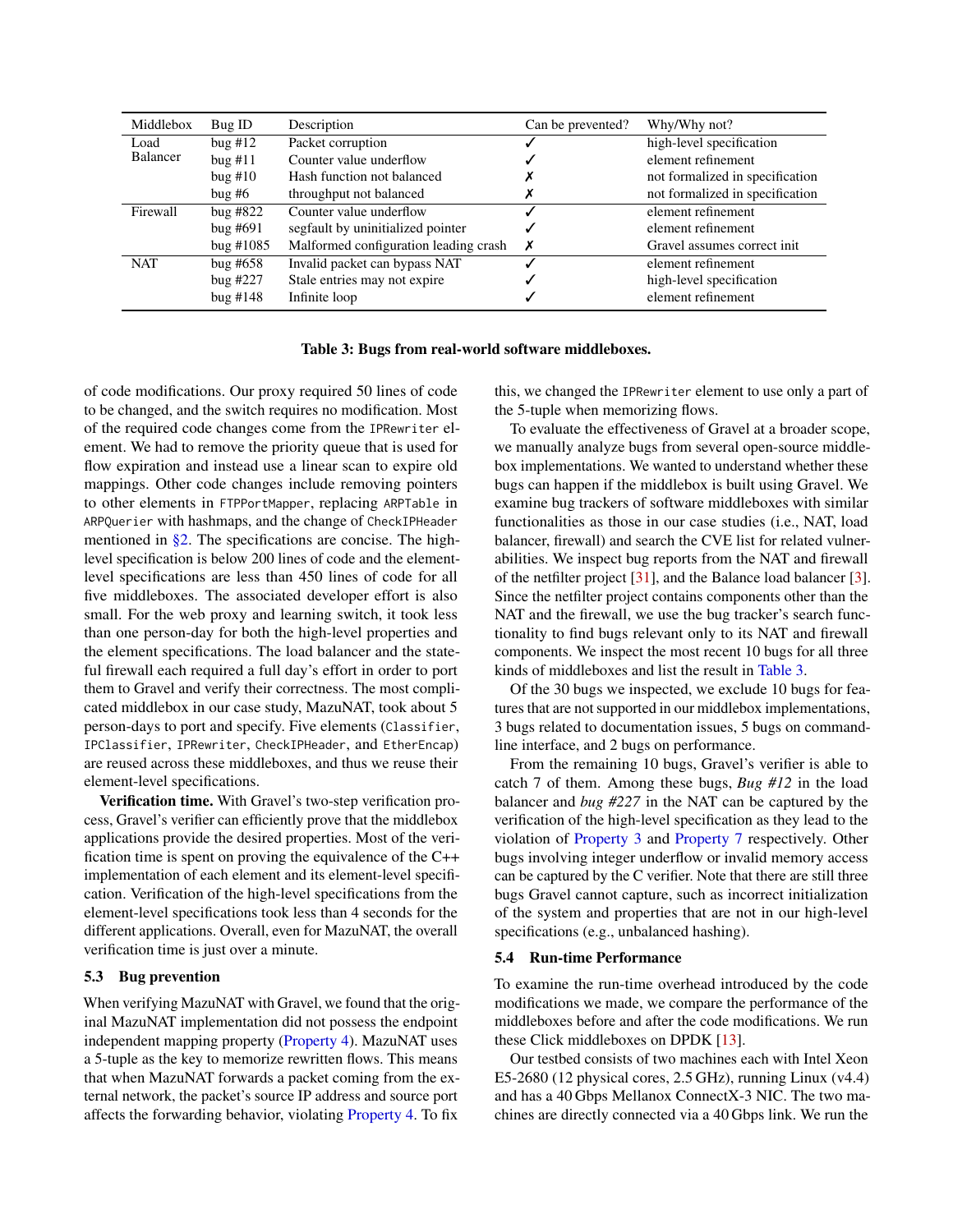<span id="page-12-0"></span>

|            |            | Throughput (Gbps)    | Latency $(\mu s)$    |
|------------|------------|----------------------|----------------------|
| <b>NAT</b> | Unverified | $37.39 \ (\pm 0.03)$ | 14.43 $(\pm 0.19)$   |
|            | Gravel     | 37.41 ( $\pm$ 0.04)  | 15.14 $(\pm 0.22)$   |
| LB.        | Unverified | 37.38 ( $\pm$ 0.04)  | 14.82 ( $\pm$ 0.23)  |
|            | Gravel     | 37.37 ( $\pm$ 0.04)  | 14.86 $(\pm 0.20)$   |
| Firewall   | Unverified | 37.37 ( $\pm$ 0.05)  | 15.21 ( $\pm$ 0.20)  |
|            | Gravel     | 37.38 ( $\pm$ 0.04)  | 15.11 $(\pm 0.24)$   |
| Proxy      | Unverified | 37.36 $(\pm 0.05)$   | 14.54 $(\pm 0.19)$   |
|            | Gravel     | 37.35 ( $\pm$ 0.06)  | $14.35 \ (\pm 0.18)$ |
| Switch     | Unverified | 37.36 $(\pm 0.05)$   | $15.02 \ (\pm 0.19)$ |
|            | Gravel     | 37.39 $(\pm 0.07)$   | 14.96 $(\pm 0.29)$   |

### Table 4: Performance of verified middleboxes, compared to their unmodified counterparts.

middlebox application with DPDK on one machine and use the other machine as both the client and the server.

The code modification to make these Click applications compatible with Gravel has minimal run-time overhead. We measure the throughput of 5 concurrent TCP connections using *iperf*, and use *NPtcp* for measuring latency (round trip time of a 200-byte TCP message). [Table 4](#page-12-0) shows the results. The code modifications introduce negligible overheads in terms of throughput and latency.

# 6 Related Work

Middlebox verification. Verifying the correctness of middleboxes is not a new idea. Software dataplane verification [\[14\]](#page-13-2) uses symbolic execution to catch low-level programming errors in existing Click elements [\[23\]](#page-13-3). Our work is also based on Click, but we target high-level middlebox-specific properties, such as load balancer's connection persistency. In addition, we show that 78% of existing Click elements are amenable for automated verification with slight code modifications. VigNAT [\[40\]](#page-14-0) proves a NAT with a low-level pseudocode specification. Vigor [\[39\]](#page-14-1) generalizes VigNAT to a broader class of middleboxes and verifies the underlying OS network stack and the packet-processing framework. We believe it is nontrivial to extend VigNAT and Vigor to specify and verify the set of high-level trace-based NAT properties (e.g., hairpinning, endpoint-independence) Gravel can verify.

We note though that specifying the correctness of programs is a fundamentally hard problem. Gravel chooses to let developers specify high-level specifications on a symbolic trace of packets. We find specifications using Gravel's specification interface to be more abstract than psuedo-code like NAT specification in VigNAT [\[40\]](#page-14-0). However, even with Gravel, writing specifications is still hard. For example, specifying the connection persistency property for ToyLB requires the usage of induction  $(\S3.3)$ . Empirically, we find that a trace-based specification is flexible enough to express the correctness of middleboxes in the RFCs we examined.

Network verification. In the broader scope of network verification, most existing work [\[1,](#page-13-13) [2,](#page-13-14) [4,](#page-13-15) [15,](#page-13-16) [21,](#page-13-17) [22,](#page-13-18) [26,](#page-13-19) [27,](#page-13-20)

[33,](#page-14-10) [37\]](#page-14-11) targets verifying network-wide objectives (e.g., no routing loop) assuming an abstract network operation model. Gravel, along with other middlebox verification work [\[14,](#page-13-2) [39,](#page-14-1) [40\]](#page-14-0), aims to verify the low-level C++ implementation of a single middlebox's implementation. As switches become programmable [\[5\]](#page-13-21), researchers have built tools to debug [\[36\]](#page-14-12), verify [\[18,](#page-13-22) [25\]](#page-13-23) P4 programs. Similar to Gravel, this line of work relies heavily on symbolic execution. Our work targets "almost unmodified" middleboxes written in C++.

Currently, Gravel only supports verification of middleboxes implemented with Click. However, since our key observation on Click middleboxes, that the number of operations performed processing each packet is finite and small, may also hold on non-Click middleboxes, we believe that Gravel's verification techniques can also be applied on other middleboxes. For example, the eXpress Data Path (XDP) in the Linux kernel also constrains the packet processing code to be loop-free. It also only allows a limited set of data structures for maintaining global states. These properties make it seem plausible that one could apply Gravel's verification techniques to it.

SMT-based automated verification. Automated software verification using symbolic execution has recently become popular. This technique has been used to successfully verify file systems [\[34\]](#page-14-4), operating systems [\[30\]](#page-14-3), and information flow control systems [\[35\]](#page-14-13). However, this technique usually requires a complete re-implementation of the target application because of the restricted programming model. We conduct a systematic study on [\(§2\)](#page-1-2) whether unmodified Click-based software middleboxes can be automatically verified.

# 7 Conclusion

Verifying middlebox implementations has long been an attractive approach to obtain network reliability. We explore the feasibility of verifying "almost unmodified" software middleboxes. Our empirical study on existing Click-based middleboxes shows that existing Click-based middleboxes, with small modifications, are suitable for automated verification using symbolic execution. Based on this, we have designed and implemented a software middlebox verification framework, Gravel. Gravel allows verifying high-level trace-based middlebox properties of "almost unmodified" Click applications. We ported five Click applications to Gravel. Our evaluation shows that Gravel can avoid bugs found in existing middleboxes with small proof effort. Our evaluation also shows that the modifications required for automated verification incur negligible performance overheads. Gravel's source code is available at [https://github.com/Kaiyuan-Zhang/Gravel-public.](https://github.com/Kaiyuan-Zhang/Gravel-public)

## Acknowledgments

We thank our shepherd Bryan Parno and the anonymous reviewers for their helpful feedback on the paper. This work was partially supported by NSF (CNS-1714508) and Futurewei.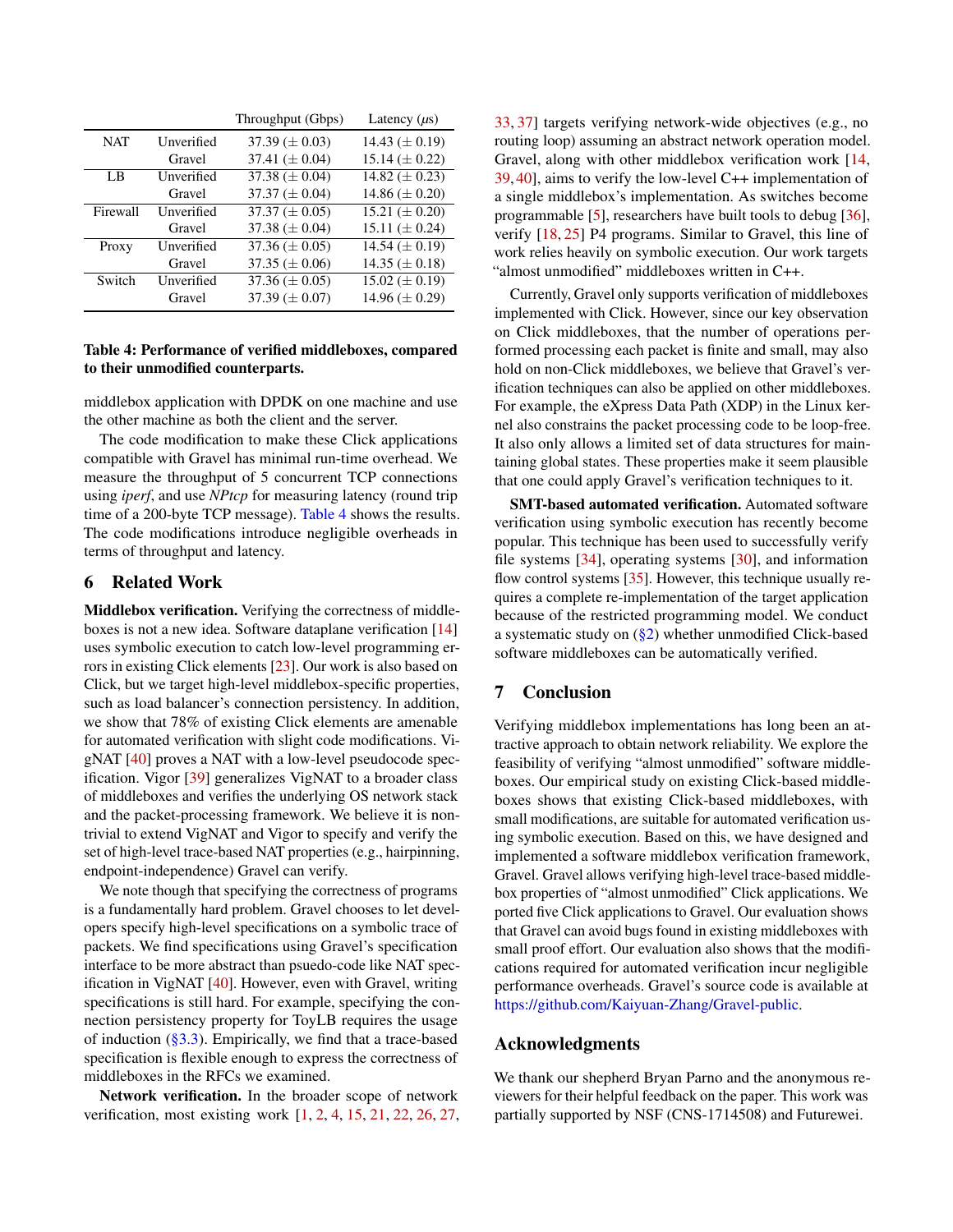# References

- <span id="page-13-13"></span>[1] ANDERSON, C. J., FOSTER, N., GUHA, A., JEANNIN, J.-B., KOZEN, D., SCHLESINGER, C., AND WALKER, D. NetKAT: Semantic Foundations for Networks. In *POPL* (2014).
- <span id="page-13-14"></span>[2] ARASHLOO, M. T., KORAL, Y., GREENBERG, M., REXFORD, J., AND WALKER, D. SNAP: Stateful Network-Wide Abstractions for Packet Processing. In *SIGCOMM* (2016).
- <span id="page-13-11"></span>[3] Balance, Inlab Networks. [https://www.inlab.net/](https://www.inlab.net/balance/) [balance/](https://www.inlab.net/balance/).
- <span id="page-13-15"></span>[4] BECKETT, R., GUPTA, A., MAHAJAN, R., AND WALKER, D. A General Approach to Network Configuration Verification. In *SIGCOMM* (2017).
- <span id="page-13-21"></span>[5] BOSSHART, P., DALY, D., GIBB, G., IZZARD, M., MCKEOWN, N., REXFORD, J., SCHLESINGER, C., TALAYCO, D., VAHDAT, A., VARGHESE, G., AND WALKER, D. P4: Programming Protocol-independent Packet Processors. *SIGCOMM Comput. Commun. Rev. 44*, 3 (July 2014), 87–95.
- <span id="page-13-6"></span>[6] CADAR, C., DUNBAR, D., ENGLER, D. R., ET AL. KLEE: Unassisted and Automatic Generation of High-Coverage Tests for Complex Systems Programs. In *OSDI* (2008).
- <span id="page-13-4"></span>[7] COQ DEVELOPMENT TEAM. *The Coq Proof Assistant Reference Manual, Version 8.5pl2*. INRIA, July 2016. <http://coq.inria.fr/distrib/current/refman/>.
- <span id="page-13-0"></span>[8] CVE-2013-1138. [http://cve.mitre.org/cgi-bin/](http://cve.mitre.org/cgi-bin/cvename.cgi?name=CVE-2013-1138) [cvename.cgi?name=CVE-2013-1138](http://cve.mitre.org/cgi-bin/cvename.cgi?name=CVE-2013-1138).
- [9] CVE-2014-3817. [http://cve.mitre.org/cgi-bin/](http://cve.mitre.org/cgi-bin/cvename.cgi?name=CVE-2014-3817) [cvename.cgi?name=CVE-2014-3817](http://cve.mitre.org/cgi-bin/cvename.cgi?name=CVE-2014-3817).
- [10] CVE-2014-9715. [http://cve.mitre.org/cgi-bin/](http://cve.mitre.org/cgi-bin/cvename.cgi?name=CVE-2014-9715) [cvename.cgi?name=CVE-2014-9715](http://cve.mitre.org/cgi-bin/cvename.cgi?name=CVE-2014-9715).
- [11] CVE-2015-6271. [http://cve.mitre.org/cgi-bin/](http://cve.mitre.org/cgi-bin/cvename.cgi?name=CVE-2015-6271) [cvename.cgi?name=CVE-2015-6271](http://cve.mitre.org/cgi-bin/cvename.cgi?name=CVE-2015-6271).
- <span id="page-13-1"></span>[12] CVE-2017-7928. [http://cve.mitre.org/cgi-bin/](http://cve.mitre.org/cgi-bin/cvename.cgi?name=CVE-2017-7928) [cvename.cgi?name=CVE-2017-7928](http://cve.mitre.org/cgi-bin/cvename.cgi?name=CVE-2017-7928).
- <span id="page-13-12"></span>[13] Data Plane Development Kit. [https://www.](https://www.intel.com/content/www/us/en/communications/data-plane-development-kit.html) [intel.com/content/www/us/en/communications/](https://www.intel.com/content/www/us/en/communications/data-plane-development-kit.html) [data-plane-development-kit.html](https://www.intel.com/content/www/us/en/communications/data-plane-development-kit.html).
- <span id="page-13-2"></span>[14] DOBRESCU, M., AND ARGYRAKI, K. Software Dataplane Verification. In *NSDI* (2014).
- <span id="page-13-16"></span>[15] DUMITRESCU, D., STOENESCU, R., POPOVICI, M., NEGREANU, L., AND RAICIU, C. Dataplane Equivalence and Its Applications. In *NSDI* (2019).
- <span id="page-13-7"></span>[16] EISENBUD, D. E., YI, C., CONTAVALLI, C., SMITH, C., KONONOV, R., MANN-HIELSCHER, E., CILIN-GIROGLU, A., CHEYNEY, B., SHANG, W., AND HO-SEIN, J. D. Maglev: A Fast and Reliable Software Network Load Balancer. In *NSDI* (2016).
- <span id="page-13-10"></span>[17] FORD, B., SRISURESH, P., AND KEGEL, D. Peer-topeer communication across network address translators. In *USENIX ATC* (2005).
- <span id="page-13-22"></span>[18] FREIRE, L., NEVES, M., LEAL, L., LEVCHENKO, K., SCHAEFFER-FILHO, A., AND BARCELLOS, M. Uncovering Bugs in P4 Programs with Assertion-based Verification. In *SOSR* (2018).
- <span id="page-13-8"></span>[19] GANDHI, R., LIU, H. H., HU, Y. C., LU, G., PADHYE, J., YUAN, L., AND ZHANG, M. Duet: Cloud Scale Load Balancing with Hardware and Software. In *SIGCOMM* (2014).
- <span id="page-13-9"></span>[20] HAWBLITZEL, C., HOWELL, J., KAPRITSOS, M., LORCH, J. R., PARNO, B., ROBERTS, M. L., SETTY, S., AND ZILL, B. IronFleet: Proving Practical Distributed Systems Correct. In *SOSP* (2015).
- <span id="page-13-17"></span>[21] KAZEMIAN, P., VARGHESE, G., AND MCKEOWN, N. Header Space Analysis: Static Checking for Networks. In *NSDI* (2012).
- <span id="page-13-18"></span>[22] KHURSHID, A., ZOU, X., ZHOU, W., CAESAR, M., AND GODFREY, P. B. VeriFlow: Verifying Networkwide Invariants in Real Time. In *NSDI* (2013).
- <span id="page-13-3"></span>[23] KOHLER, E., MORRIS, R., CHEN, B., JANNOTTI, J., AND KAASHOEK, M. F. The Click Modular Router. *TOCS* (2000).
- <span id="page-13-5"></span>[24] LEINO, K. R. M. Dafny: An Automatic Program Verifier for Functional Correctness. In *Proceedings of the 16th International Conference on Logic for Programming, Artificial Intelligence, and Reasoning* (Berlin, Heidelberg, 2010), LPAR'10, Springer-Verlag, pp. 348–370.
- <span id="page-13-23"></span>[25] LIU, J., HALLAHAN, W., SCHLESINGER, C., SHARIF, M., LEE, J., SOULÉ, R., WANG, H., CAŞCAVAL, C., MCKEOWN, N., AND FOSTER, N. p4v: Practical Verification for Programmable Data Planes. In *SIGCOMM* (2018).
- <span id="page-13-19"></span>[26] LOPES, N. P., BJØRNER, N., GODEFROID, P., JAYARA-MAN, K., AND VARGHESE, G. Checking Beliefs in Dynamic Networks. In *NSDI* (2015).
- <span id="page-13-20"></span>[27] MAI, H., KHURSHID, A., AGARWAL, R., CAESAR, M., GODFREY, P. B., AND KING, S. T. Debugging the Data Plane with Anteater. In *SIGCOMM* (2011).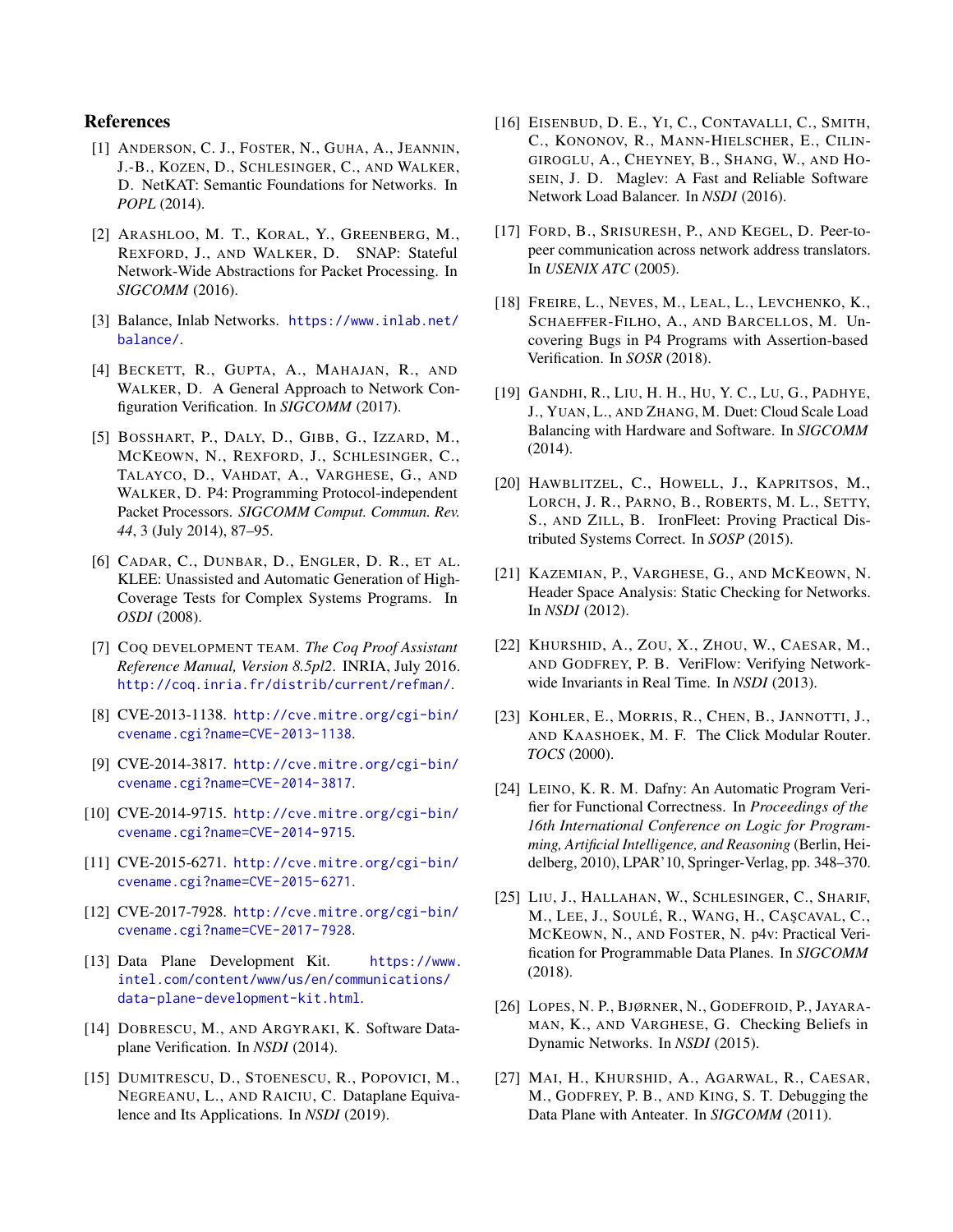- <span id="page-14-8"></span>[28] MOSHREF, M., BHARGAVA, A., GUPTA, A., YU, M., AND GOVINDAN, R. Flow-level State Transition as a New Switch Primitive for SDN. In *HotSDN* (2014).
- <span id="page-14-2"></span>[29] NAT Behavioral Requirements for TCP. Available from IETF <https://tools.ietf.org/html/rfc5382>.
- <span id="page-14-3"></span>[30] NELSON, L., SIGURBJARNARSON, H., ZHANG, K., JOHNSON, D., BORNHOLT, J., TORLAK, E., AND WANG, X. Hyperkernel: Push-Button Verification of an OS Kernel. In *SOSP* (2017).
- <span id="page-14-9"></span>[31] The netfilter.org Project. [https://www.netfilter.](https://www.netfilter.org) [org](https://www.netfilter.org).
- <span id="page-14-6"></span>[32] NIPKOW, T., PAULSON, L. C., AND WENZEL, M. *Isabelle/HOL: A Proof Assistant for Higher-Order Logic*. Springer-Verlag, Feb. 2016.
- <span id="page-14-10"></span>[33] PANDA, A., LAHAV, O., ARGYRAKI, K. J., SAGIV, M., AND SHENKER, S. Verifying Reachability in Networks with Mutable Datapaths. In *NSDI* (2017).
- <span id="page-14-4"></span>[34] SIGURBJARNARSON, H., BORNHOLT, J., TORLAK, E., AND WANG, X. Push-button Verification of File Systems via Crash Refinement. In *OSDI* (2016).
- <span id="page-14-13"></span>[35] SIGURBJARNARSON, H., NELSON, L., CASTRO-KARNEY, B., BORNHOLT, J., TORLAK, E., AND WANG, X. Nickel: A Framework for Design and Verification of Information Flow Control Systems. In *OSDI* (2018).
- <span id="page-14-12"></span>[36] STOENESCU, R., DUMITRESCU, D., POPOVICI, M., NEGREANU, L., AND RAICIU, C. Debugging P4 programs with Vera. In *SIGCOMM* (2018).
- <span id="page-14-11"></span>[37] STOENESCU, R., POPOVICI, M., NEGREANU, L., AND RAICIU, C. SymNet: Scalable Symbolic Execution for Modern Networks. In *SIGCOMM* (2016).
- <span id="page-14-5"></span>[38] The Z3 Theorem Prover. [https://github.com/](https://github.com/Z3Prover/z3) [Z3Prover/z3](https://github.com/Z3Prover/z3).
- <span id="page-14-1"></span>[39] ZAOSTROVNYKH, A., PIRELLI, S., IYER, R., RIZZO, M., PEDROSA, L., ARGYRAKI, K., AND CANDEA, G. Verifying Software Network Functions with No Verifcation Expertise. In *SOSP* (2019).
- <span id="page-14-0"></span>[40] ZAOSTROVNYKH, A., PIRELLI, S., PEDROSA, L., AR-GYRAKI, K., AND CANDEA, G. A Formally Verified NAT. In *SIGCOMM* (2017).

# <span id="page-14-7"></span>A Gravel Programming Interface

### A.1 High-level Specification Interface

[Table 5](#page-15-1) gives a list of the interfaces Gravel offers to the developers. The core interfaces of Gravel includes:

- Functions that generates symbolic value (bitvectors) of different sizes (the sym\_\* API).
- Functions that performs graph composition and returns the result of packet or event processing (handle\_ $\star$ )
- The **verify** function which informs Gravel's verifier the verification task to perform.

Besides the core interfaces, Gravel also provides a set of helper functions to ease the formalization effort. These functions include functions that access header fields and functions that checks whether two packets are from the same TCP flow. [Table 5](#page-15-1) also lists some examples of helper functions.

#### A.2 Modeling Abstract Data Structure

As discussed in [§4,](#page-8-0) Gravel masks the actual C++ implementation of several data structures and replace them with an SMT encoding during the symbolic execution in order to generate SMT expressions that could be efficiently reasoned about by SMT solvers. [Table 6](#page-17-0) lists all the interfaces that Gravel's symbolic executor masks during the verification process. This section gives more details on how Gravel generates SMT encoding for these data structure interfaces in a way that the resulting formular can be effciently solved.

Unlike bounded data such as the content of a network packet or an integer field in element state, which can be encoded as a symbolic byte sequence using the bitvector theory of SMT, these data structures have a large state space. This means that encoding them with bitvectors does not results in practically solvable expression. For example, the state of a HashMap<IPAddress, IPAddress>  ${\rm could~grow~up}$  to  $2^{64}-1$ bytes. This sheer size makes it infeasible to be encoded using bitvectors.

Gravel's symbolic executor choose to use a different approach and represents data structures as a set of uninterpreted functions. In the aforementioned HashMap example, Gravel represents the map as two functions:

$$
f_{\text{contain}}: \{0, 1\}^{32} \mapsto \{\perp, \top\}
$$

$$
f_{\text{value}}: \{0, 1\}^{32} \mapsto \{0, 1\}^{32}
$$

 $f_{\text{contain}}$  maps from the key space  $\{0,1\}^{32}$  to boolean space and represents whether certain key is present in the HashMap. Similarly, *fvalue* represents the mapping between hashmap keys and the corresponding values.

Each of the data structure interfaces is also modeled by Gravel as operations performed on uninterpreted functions. For the find(K k) interface of HashMap, Gravel first gets the symbolic value representing whether the key is in the map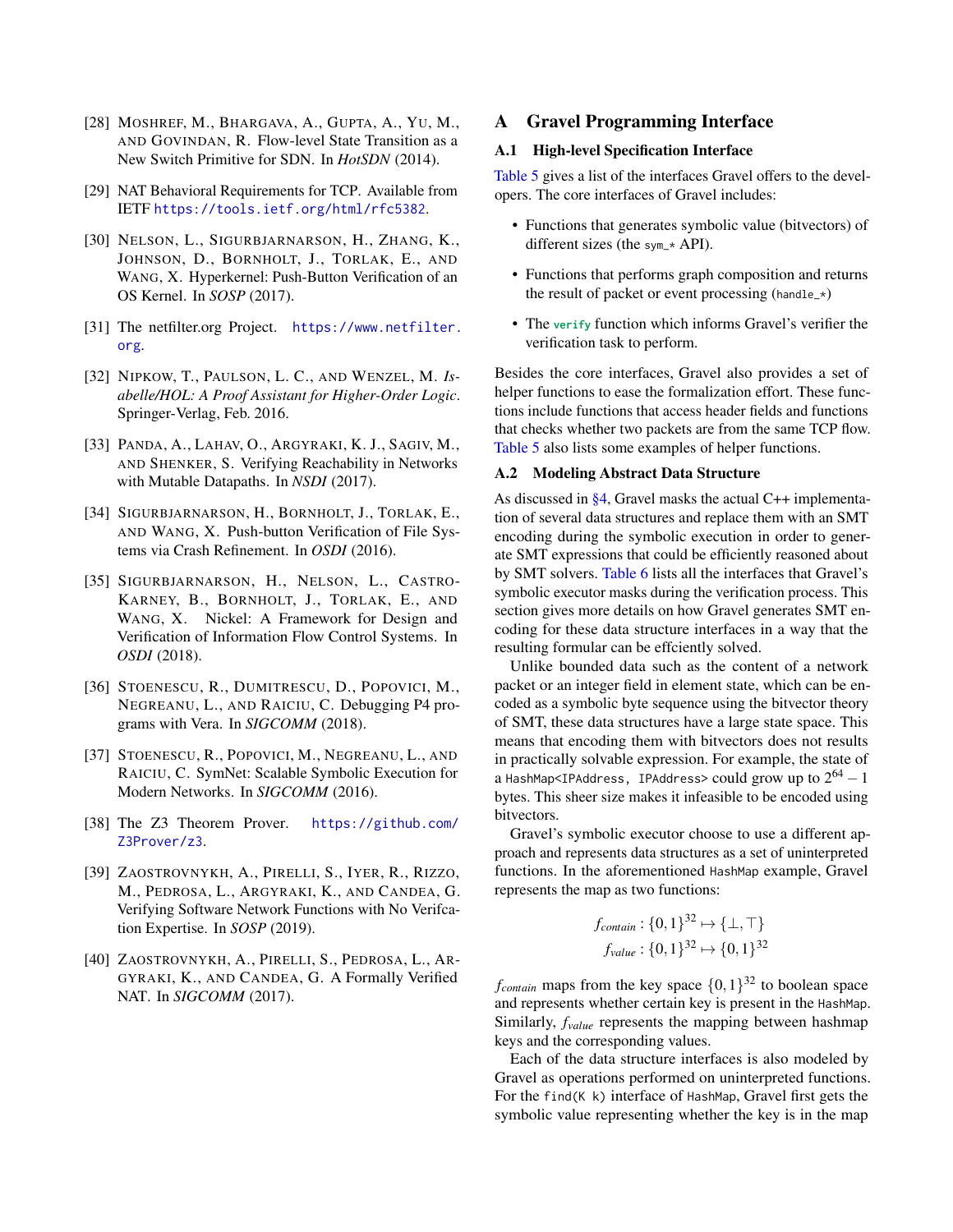<span id="page-15-1"></span>

| Function name                                                      | Description                                                 |
|--------------------------------------------------------------------|-------------------------------------------------------------|
| Core Interfaces:                                                   |                                                             |
| $sym_\pm\langle) \rightarrow SymValT$                              | Create a symbolic value of corresponding type               |
| handle_packet(s, pkt, in_port) $\rightarrow$ 01, $\cdots$ , on, ns | Handle the packet and returns the outputs and new state     |
| handle_time(s, timestamp) $\rightarrow$ 01, $\cdots$ , on, ns      | Handle time event, return value is same as handle_packet    |
| verify(formula)                                                    | Encode given formula and verify that a formula always holds |
| Helper Functions:                                                  |                                                             |
| is_none(output) $\rightarrow$ Bool                                 | Check if an output is None                                  |
| payload_eq(p1, p2) $\rightarrow$ Bool                              | Determine if two packets have the same payload              |
| from_same_flow(p1, p2) $\rightarrow$ Bool                          | Determine if two packets are from the same TCP connection   |
| is_tcp(pkt) $\rightarrow$ Bool                                     | Check if a packet is TCP packet                             |

#### Table 5: Gravel's specification programming interface.

by computing *fcontain*(*k*). Based on the result, Gravel takes different actions:

If 
$$
f_{\text{contain}}(k) = \top
$$
, find(k) =  $f_{\text{value}}(k)$   
If  $f_{\text{contain}}(k) = \bot$ , find(k) =  $\bot$ 

In the actual implementation,  $\perp$  is represented as HashMap::end().

The intert( $K$  k,  $V$  v) interface performs update on the content of the HashMap. In Gravel, this is modeled as creating a new set of uninterpreted functions,  $f'_{contain}$  and  $f'_{value}$  such that:

$$
\forall k' \in \{0, 1\}^{32}.
$$
  
\n
$$
f'_{contain}(k') = (f_{contain}(k') \vee (k = k'))
$$
  
\n
$$
\wedge (k \neq k') \Rightarrow f'_{value}(k') = f_{value}(k')
$$
  
\n
$$
\wedge f'_{value}(k) = v
$$

Similarly, erase(K k) replaces *fcontain* with a new function *f* 0 *contain* such that:

$$
\forall k' \in \{0,1\}^{32} \cdot f'_{contain}(k') = f_{contain}(k') \wedge (k \neq k')
$$

Besides modeling interfaces from existing Click code base, Gravel also adds a set of iteration interfaces that corresponds to commonly used data structure traverse paradigms. These interfaces could be used to abstract away loops in the Click implementation and making more elements feasible for automated verification.

Gravel currently provides two interfaces for HashMap, map and filter. for map interface, Gravel takes as parameter a function *g* and replace  $f_{value}$  with a function  $f'_{value}$  where:

$$
\forall k \in \{0,1\}^{32} \cdot f_{value}'(k) = g(k, f_{value})
$$

Similarly, filter takes a predicate *p* and create a function *f* 0 *contain* such that:

$$
\forall k \in \{0,1\}^{32} \cdot f'_{contain}(k) = p(k, f_{value})
$$

The modeling of interfaces of Vector and HashSet are similar to the modeling of HashMap mentioned above. The main difference are that HashSet only uses *fcontain* function, where as Vector uses a symbolic integer to denote the size of the vector and does not have a *fcontain* function.

# <span id="page-15-0"></span>B ToyLB's Element-level Specification

This section gives a detailed description of the element-level specification of ToyLB. As mentioned in [§3,](#page-4-3) element-level specification in Gravel is given as a list of "condition-action" pairs. In Gravel, developers write python functions that generates the list of possible actions for an element. For example, The CheckIPHeader element only forwards packets that are both IP packets and are not from a known "bad" address:

**def** checkipheader\_process\_packet(s, p, in\_port): is\_bad\_src = p.ip.src **in** s.bad\_src **return** [Action(And(p.ether.ether\_type == 0x0800, Not(is\_bad\_src)), {0: p}, s)]

Remember that the Action is used to create a *condition-action* entry, which denotes an action that the element takes under certain condition  $(\S 3)$ .

Similarly, CheckTCPHeader filters all packets that are not TCP packets.

**def** checktcpheader\_process\_packet(s, p, in\_port): **return** [Action(p.ip.proto == 6, {0: p}, s)]

RoundRobinSwitch not only performs address rewriting for incoming packets, it also updates packet header fields and its own state:

```
def roundrobinswitch_process_packet(s, p, in_port):
   ns, np = s.copy(), p.copy()dst\_ip = s.addr\_map[s,cnt]ns.cnt = (s.cnt + 1) % s.num_backendnp.ip4.dst = dst_ip
   return [Action(True, {0: np}, ns)]
```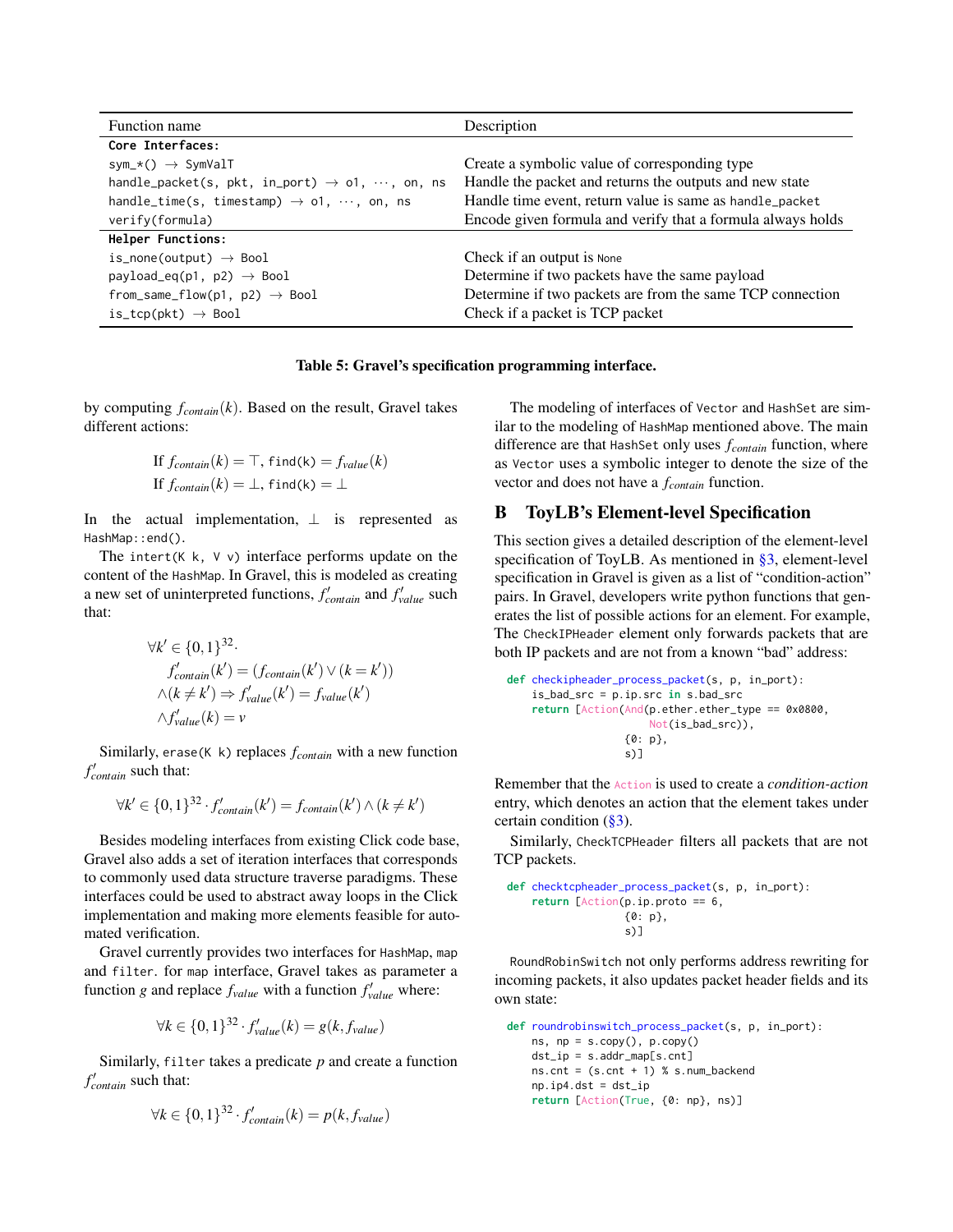The FlowTable element have a more complex specification as it takes one of three actions based on both the content of the incoming packet and its own state:

```
def flowtable_process_packet(s, p, in_port):
    flow = p.ip4.saddr, p.tcp.sport, \
          p.ip4.daddr, p.tcp.dport
    # the case when flowtable has record of the flow
    known_flow = And(# packet is received from the network
        in_port == IN_TCP_FILTER,
        # flowtable has record of the flow
       flow in s.decisions)
    # construct the encapsulated packet
    fwd_pkt = p.copy()fwd_pkt.ip4.dst = s.decisions[flow]
    # update the timestamp of the flow with current time
    after_fwd = s.copy()
   after_fwd.timestamps[flow] = s.curr_time
```

```
known_flow_action =
    Action(known_flow,
           {PORT_TO_EXT: fwd_pkt}, after_fwd)
```

```
# the case when flowtable does not know the flow
consult_sched = And(
   in_port == INPORT_NET,
   Not(flow in s.decisions))
unknown_flow_action =
    Action(consult_sched, {PORT_TO_SCHED: p}, s)
```

```
# packet from the Scheduler
register_new_flow = in_port == IN_SCHED
# extract the new_flow
new_flow = p.inner_ip.saddr, p.tcp.sport, \
          p.inner_ip.daddr, p.tcp.dport
# add the record of the new_flow to FlowTable
after_register = s.copy()
after_register.decisions[new_flow] = p.ip4.daddr
after_register.timestamps[new_flow] = s.curr_time
register_action =
    Action(register_new_flow, {PORT_TO_EXT: p},
          after_register)
return [known_flow_action,
        unknown_flow_action,
```

```
register_action]
```
# <span id="page-16-0"></span>C Verifying Properties of MazuNAT

The MazuNAT middlebox is the most complicated application Gravel verifies in the case study  $(\S 5.1)$ . [Figure 6](#page-18-0) shows the directed graph of Click elements extracted from its configuration file.

The three properties of MazuNAT proved by Gravel are extracted from RFC [\[29\]](#page-14-2). They are important to provide transparency guarantees for application running inside the network. Here we give the formalization of them in Gravel using Gravel's Python interface.

Payload Preservation [\(Property 3\)](#page-9-4). The specification of [Property 3](#page-9-4) simply says that the payload of any packet forwarded by the middlebox remains the same. Note that this is a general property that can be verified on multiple middleboxes.

**def** test\_payload\_unchanged(self):

```
p, s = sym_pkt(), sym_state()
for source in sources:
    ps, _ = handle_packet(s, source, p)
    for sink in sinks:
        verify(Implies(Not(ps[sink].is_empty()),
                       ps[sink].payload == p.payload))
```
Endpointer Independent Mapping [\(Property 4.](#page-9-3) For [Property 4,](#page-9-3) the specification starts by creating two symbolic packets, p1 and p2. It then invoke the process\_packet on both packets (using the same symbolic state s). After that, it asks the verifier to check if the rewritten packets sending to the external network have the same source address.

```
def to_external(p, s):
    return p.ip.dst != s.public_ip
def same_src(p1, p2):
    return And(is_tcp_or_udp(p1), is_tcp_or_udp(p2),
                p1.ip.src == p2.ip.src,
                src\_port(p1) == src\_port(p2))def test_ep_independent_map(self):
    p1, p2, s = sym_pkt(), sym_pkt(), sym_state()
    out1, _ = handle_packet(s, 'from_intern', p1)
    out2, _ = handle_packet(s, 'from_intern', p2)
    o1 = out1['to_extern']
   o2 = out2['to_extern']
    verify(Implies(And(to_external(p1, s),
                       to_external(p2, s),
                       same_src(p1, p2)),
                   same_src(o1, o2)))
```
Endpoint Independent Filtering [\(Property 5\)](#page-10-1). The highlevel specification of [Property 5](#page-10-1) starts with creating symbolic packet p1 and symbolic state s. Then it creates a new packet p2 by replace only the source address and port with fresh symbolic values. After that the specification uses process\_packet to get the resulting packets from processing p1 and p2. Finally, we ask the verifier to check whether the resulting packets (o1 and o2 in the code snippet below) are sent to the same destination.

```
def test_ep_independent_filter(self):
   p1, s = sym_pkt(), sym_state()
   ps1, _ = handle_packet(s, 'from_extern', p1)
   p2 = p1.copy()p2.jp.src = sym_ip()p2.tcp.src = sym_port()
   p2.udp.src = sym_port()
   ps2, _ = handle_packet(s, 'from_extern', p2)
   for sink in sinks:
       o1 = ps1[sink]o2 = ps2[sink]verify(Implies(Not(o1.is_empty()),
                      And(Not(o2.is_empty()),
                          ol.ip.dst == ol.ip.dst,
                          dst\_port(o1) == dst\_port(o2))))
```
Hairpinning [\(Property 6\)](#page-10-2). As shown below, rather than inspecting the state of elements in MazuNAT to determine whether a address mapping is established. Gravel uses the packet forwarding behavior as the indicator. The specification says that if a packet p1 from external network is forwarded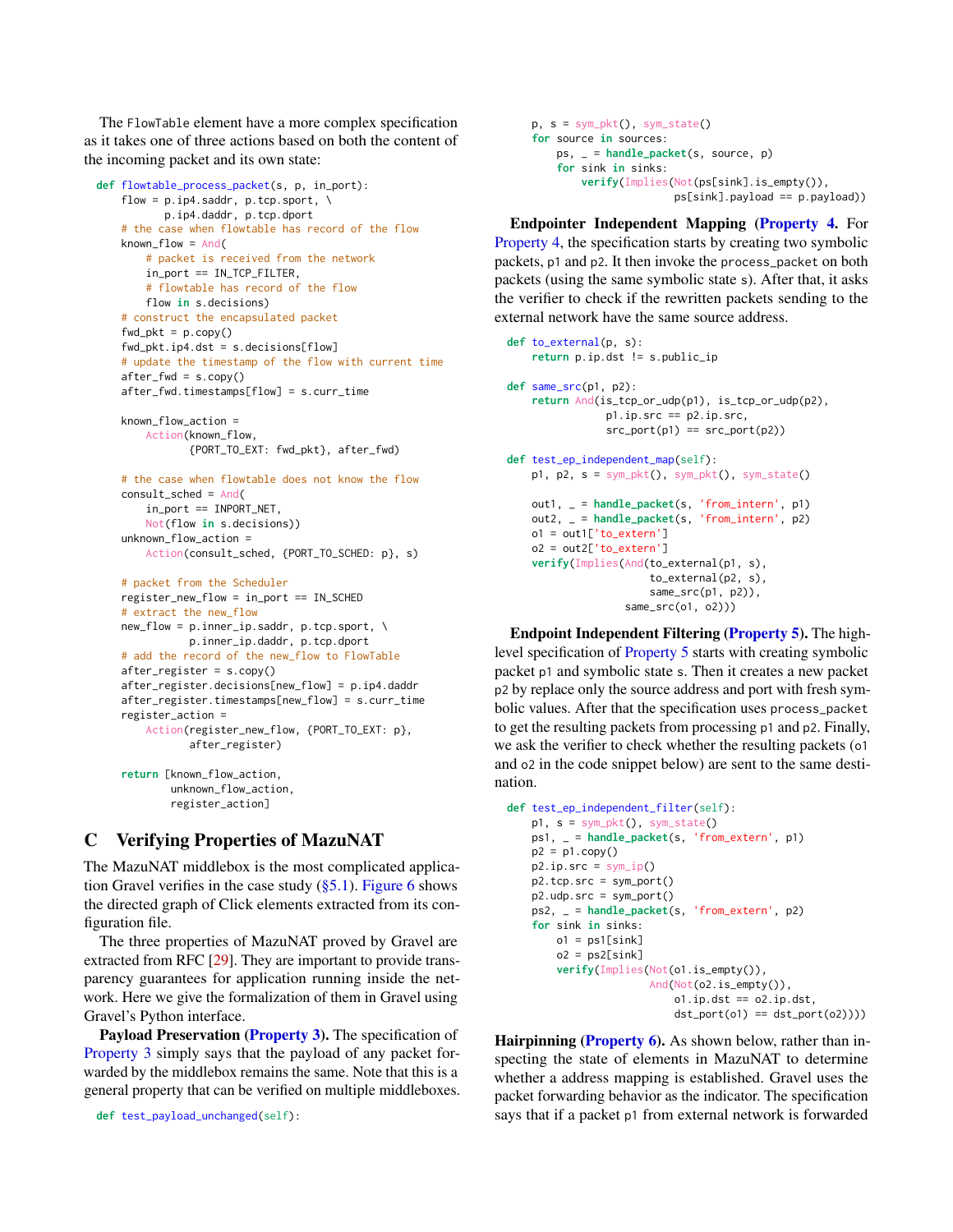<span id="page-17-0"></span>

| Function name                              | Description                                            |
|--------------------------------------------|--------------------------------------------------------|
| Vector <t>:</t>                            |                                                        |
| const T& get(unsigned int)                 | Get value by index                                     |
| void set(unsigned int i, $\overline{v}$ v) | Set i-th value of vector to v                          |
| void map(void(*)(T) f)                     | Apply function f for all value in vector               |
| HashMap <k, v="">:</k,>                    |                                                        |
| V &find(K k)                               | Lookup by key k                                        |
| void insert( $K$ k, $V$ v)                 | Insert key-value pair $k$ , $\nu$ into the hashmap     |
| void erase(K k)                            | Delete key k from the hashmap                          |
| void map(void(*)(K $k, V, v$ ) f           | Apply function f to all key-value pair in hashmap      |
| void filter(bool(*)(K $k$ , V $v$ ) p)     | Filter key-value pairs in the hashmap with predicate p |
| HashSet <t>:</t>                           |                                                        |
| $T & find(T \vee)$                         | Check if $\nu$ is present in hashset                   |
| void insert( $\tau$ v)                     | Insert y into the hashset                              |
| void erase $(T \vee)$                      | Delete y from the hashset                              |
| void filter(bool(*)(T v) $p$ )             | Filter with predicate p                                |

#### Table 6: Data structure interfaces supported by Gravel.

to internal network. any packet p2 with the same destination address and port received from internal network is also forwarded to the same destination in the internal network.

```
def test_hairpinning(self):
    p1, p2, s = sym_pkt(), sym_pkt(), sym_state()
    out1, _ = handle_packet(s, 'from_extern', p1)
    out2, _ = handle_packet(s, 'from_intern', p2)
    o1 = out1['to_intern']
    o2 = out2['to_intern']verify(Implies(And(p1.ip.dst == p2.ip.dst,
                       p1.ip.proto == p2.ip.proto,
                       dst\_port(p1) == dst\_port(p2),
                       o1.not_empty()),
                   And(o2.not_empty(),
                       ol.jp.dst == o2.jp.dst,o1.tcp.dst == o2.tcp.dst))
```
Connection memorization [\(Property 7\)](#page-10-0). The formalization of [Property 7](#page-10-0) uses the same inductive approach as in the ToyLB example. As shown below, the specification is decomposed into a base case and two inductive cases. The base case states that when a packet from internal network is forwarded to external world by MazuNAT, the translation will be still effective within the time window THRESHOLD.

```
def test_memorize_init(self):
   p0, p1, s0 = sym_pkt(), sym_pkt(), sym_state()
   o, s1 = handle_packet(s0, 'from_intern', p0)
   ext_port = o['to_extern'].tcp.src
```
t = s0['rw'].curr\_time ddl = t + THRESHOLD **verify**(Implies(is\_tcp(p0), steer\_to(c, s1, p0, ext\_port, ddl)))

Then, the two inductive cases show that processing a packet from other flows or any time event before the end of the time window do not effect existing translation mappings.

```
def test_memorize_step_pkt(self):
   p0, p1, s0 = sym_pkt(), sym_pkt(), sym_sitate()t = sym_time()p\_diff = sym\_pkt()ext\_port = sym\_port()_, s1 = handle_packet(s0, 'from_intern', p_diff)
   verify(Implies(And(steer_to(c, s0, p0, ext_port, t),
                      from_same_flow(p0, p1)),
                   steer_to(c, s1, p0, ext_port, t)))
def test_memorize_step_time(self):
   ext_port = fresh_bv('port', 16)
   p0, p1, s0 = sym_pkt(), sym_pkt(), sym_state()t0, t1 = sym_time(), sym_time()_, s1 = handle_time(s0, 'rw', t1)
    verify(Implies(And(steer_to(c, s0, p0, ext_port, t0),
                      z3.ULT(t1, t0),
                       from_same_flow(p0, p1)),
                   steer_to(c, s1, p1, ext_port, t0)))
```